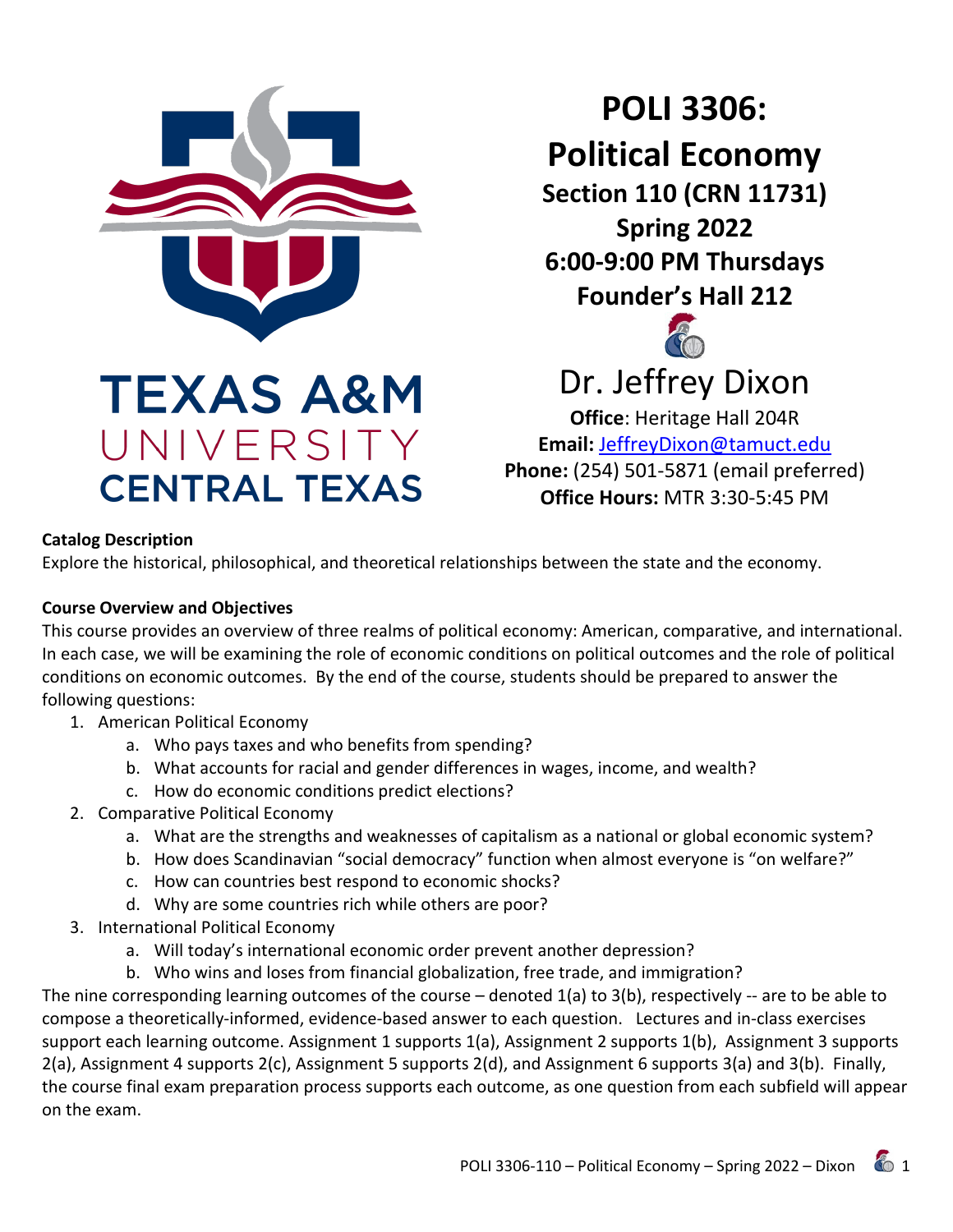#### **Course Format**

This course meets face-to-face, with supplemental materials made available online through the Texas A&M-Central Texas Canvas Learning Management System [https://tamuct.instructure.com]. We strongly recommend the latest versions of either the Chrome or Firefox browsers. Canvas no longer supports any version of Internet Explorer.

#### **Required Readings**

The following books are required and will be available for purchase at the bookstore. You are under no obligation to purchase a textbook from a university-affiliated bookstore. The same textbook may also be available from an independent retailer, including an online retailer. All other course readings will be available on Canvas.

Weaver, Frederick. 2017. *Economic Literacy: Basic Economics with an Attitude*. 4th Ed. Lanham, MD: Rowman and Littlefield. ISBN 9781442273429

#### **Technology Requirements and Support**

This course will use the Texas A&M-Central Texas Instructure Canvas learning management system for course readings (posted in Adobe pdf format, which can be opened by Adobe Reader and most modern web browsers), the Academic Integrity Exercise, a video lecture, and a few PowerPoint slides.

• Logon to A&M-Central Texas Canvas [https://tamuct.instructure.com/] or access Canvas through the TAMUCT Online link in myCT [https://tamuct.onecampus.com/]. You will log in through our Microsoft portal.

Username: Your MyCT email address. Password: Your MyCT password

- Use the Canvas Help link, located at the bottom of the left-hand menu, for issues with Canvas. You can select "Chat with Canvas Support," submit a support request through "Report a Problem," or call the Canvas support line: 1-844-757-0953.
- For log-in problems, students should contact Help Desk Central.

24 hours a day, 7 days a week: Email: [helpdesk@tamu.edu](mailto:helpdesk@tamu.edu) Phone: (254) 519-5466 [Web Chat:](http://hdc.tamu.edu/) [http://hdc.tamu.edu] *Please let the support technician know you are an A&M-Central Texas student.*

• For issues related to course content and requirements, contact your instructor.

#### **Grading (90/80/70/60, rounded to the nearest percentile)**

*Academic Integrity Exercise:* This consists of watching a brief lecture, taking a quiz, seeing where any mistakes on the quiz came from, and signing a statement. Once you successfully complete this exercise, you will no longer need to do so in my future political science courses.

- \*\*\**Completing the Academic Integrity Exercise is a prerequisite to passing this course. It must be completed by the due date on the course schedule*\*\*\*
	- o *Rubric:* **You will fail the course if you have not completed the Academic Integrity exercise on or before the due date.**

#### **Grading**: The grading scale is 90/80/70/60.

- o *Academic Integrity Exercise (no points but required to pass):* Students are required to complete the Academic Integrity Exercise, which can be found on the course Canvas page. Any students who have previously completed it in another one of my courses are exempt from taking it again.
	- o *Description*: It consists of watching a brief lecture, taking a quiz, seeing where any mistakes on the quiz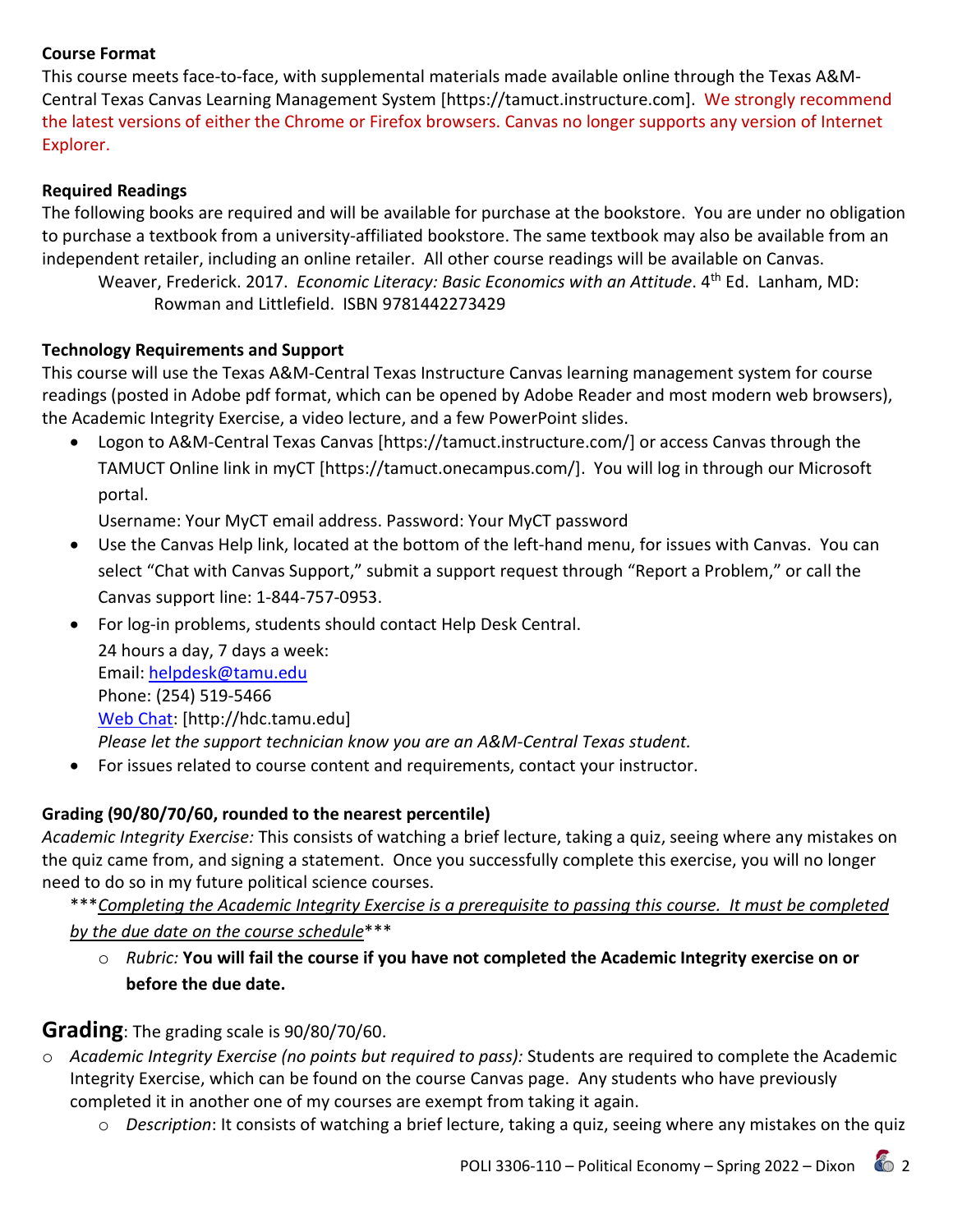came from, and signing a statement. Once you successfully complete this exercise, you will no longer need to do so in future political science courses. If you have completed it for me in a previous course, you need not do so again. *Having completed the Academic Integrity Exercise is a prerequisite to passing this course. It must be completed by the deadline on the course schedule in this syllabus.*

- o *Rubric:* **You will fail the course if you have not completed the Academic Integrity exercise on or before the deadline.**
- $\circ$  Homework (50%): There are six homework assignments attached to the end of this syllabus
	- *Regrades*: If you think something might have been graded in error, you have one week from when I return an assignment to request a regrade of some or all of the exercise. Just attach a note specifying the section(s) you want regraded and I'll apply the assignment rubric to those sections. The new grade may be higher or the same.
	- *Rubrics*:
		- $\circ$  Assignment 1: The grade will be based on completing each step of the exercise, the validity and reliability of your data, and the evidence supporting your answers to the questions.
		- o Assignment 2: The grade will be based on the quality of your written argument (assuming you've completed everything listed on the accompanying checklist). A well-supported argument consists of the claim you wish to make, evidence from scholars or scholarly datasets, and a valid "warrant" showing or implying that if we accept the evidence as true, the claim must also be correct. See the writing quality rubric below.
		- o Assignment 3: The grade will be based on completing each step of the exercise, the use of course materials to prepare your economic theories (which need not be correct in the end, but should draw from what we've learned on each topic), and ensuring that your *evaluation* of your hypotheses is consistent with the choices you made earlier in the assignment.
		- $\circ$  Assignment 4: This is a simple worksheet based on the day's readings, with equal credit for each correct answer.
		- $\circ$  Assignment 5: The grade will be based on completing each step of the exercise, the use of course materials to prepare your development theories (which need not be correct in the end, but should draw from what we've learned on each topic), and ensuring that your *evaluation* of your hypotheses is consistent with the results from the Excel table.
		- $\circ$  Assignment 6: The grade will be based on the successful completion of each element in the assignment (1/2 credit) and argument/writing quality as assessed below (1/2 credit). Remember that a well-supported argument consists of the claim you wish to make, evidence from scholars or scholarly datasets, and a valid "warrant" showing or implying that if we accept the evidence as true, then the claim must also be correct.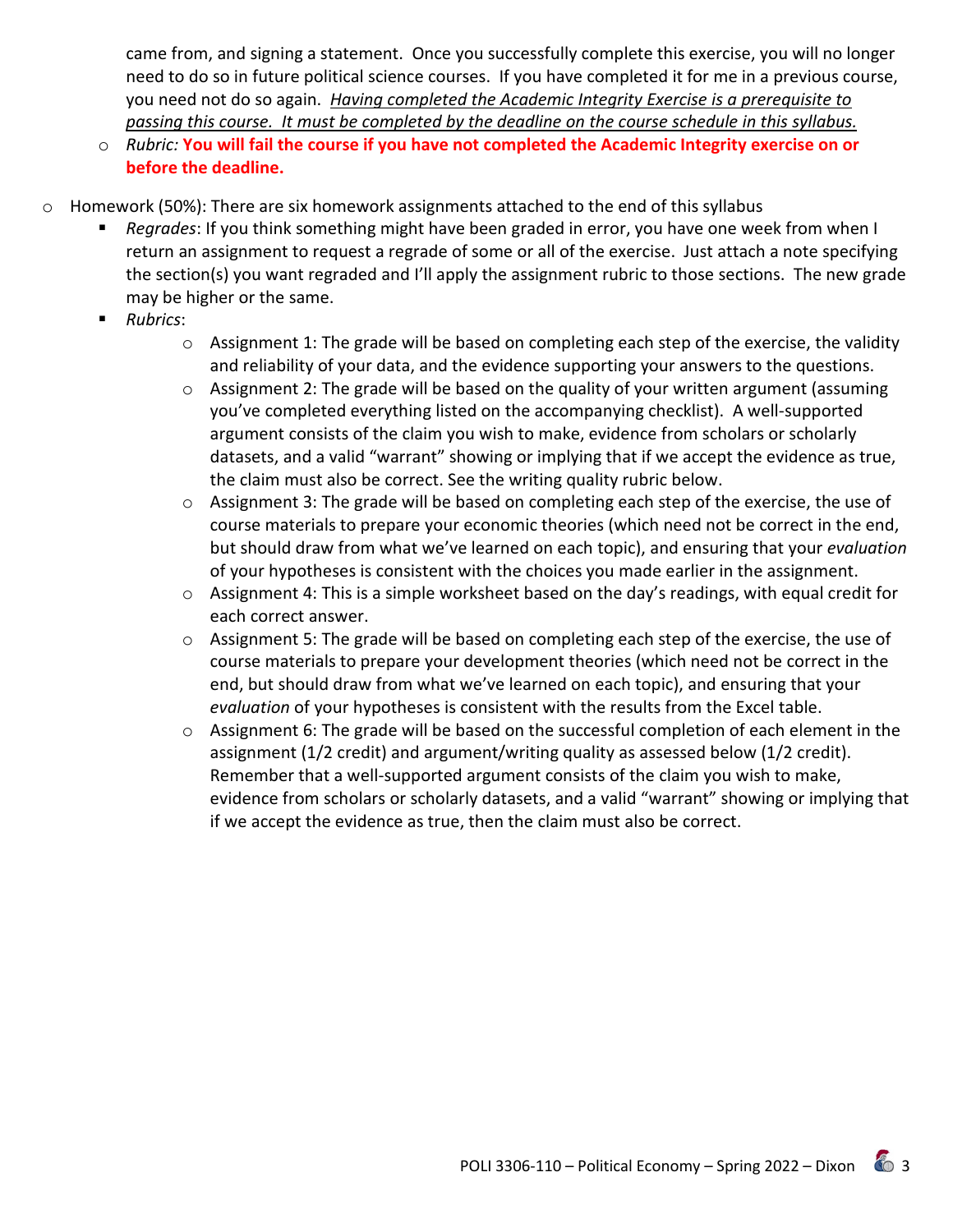| Grade | <b>Thesis</b><br>(20%)                                                   | <b>Argument Structure</b><br>(20%)                                                                                                                           | Evidence (50%)                                                                                                                                                                                                                                                                                                                                                                                                                                                                                              |                                                                                 |  |  |
|-------|--------------------------------------------------------------------------|--------------------------------------------------------------------------------------------------------------------------------------------------------------|-------------------------------------------------------------------------------------------------------------------------------------------------------------------------------------------------------------------------------------------------------------------------------------------------------------------------------------------------------------------------------------------------------------------------------------------------------------------------------------------------------------|---------------------------------------------------------------------------------|--|--|
|       |                                                                          |                                                                                                                                                              |                                                                                                                                                                                                                                                                                                                                                                                                                                                                                                             | Grammar,<br>Etc. (10%)                                                          |  |  |
| 100   | Answers<br>the<br>question<br>and drives<br>the rest of<br>the piece     | The thesis is proven<br>using arguments<br>about each element<br>of the question,<br>each with its own<br>support.                                           | Each element of the argument is supported<br>by evidence from the course - especially<br>analysis of assigned readings. If research is<br>undertaken, the research is reliable. In<br>general, theory-based and consistent<br>statistical findings are better evidence than<br>isolated examples, where such evidence is<br>available. No major source of evidence -<br>including counter-evidence -- is ignored.<br>Rather, the paper effectively rebuts contrary<br>claims with well-supported arguments. | No errors.                                                                      |  |  |
| 95    | Answers<br>the<br>question,<br>but some<br>of the<br>piece<br>ignores it | Most of the support<br>for the thesis is built<br>up from arguments<br>about each element<br>of the question,<br>each with its own<br>support as above.      | Each element of the argument is supported<br>by evidence from the course - both assigned<br>readings and lectures. If research is required,<br>the research is reliable but missing a datum<br>or two. Anecdotes predominate over general<br>theoretical findings.                                                                                                                                                                                                                                          | Up to one<br>error per 200<br>words.                                            |  |  |
| 85    | Answers<br>the<br>question,<br>but most<br>of the<br>piece<br>ignores it | Some elements of<br>the thesis do not<br>correspond to<br>sections of the<br>answer, or vice<br>versa, or some<br>important argument<br>is poorly-supported. | Each element of the argument is supported<br>by evidence from the course, but major<br>sources of evidence are ignored. OR The<br>evidence used is insufficient to support one<br>or more of the claims in the piece. OR Much<br>of the support consists of direct quotes or<br>naked claims, unsupported by research.                                                                                                                                                                                      | Between one<br>error per 100<br>words and<br>one error per<br>200 words.        |  |  |
| 75    | Does not<br>match up<br>with every<br>element<br>of the<br>question      | The essay is a set of<br>arguments that<br>proceed without<br>logical order.<br>Several arguments<br>are important but<br>poorly-supported.                  | The evidence, when taken as a whole, fails to<br>support the thesis, with necessary steps in<br>the argument being assumed instead of<br>demonstrated. Much relevant evidence is<br>omitted and irrelevant evidence may be<br>present. References to evidence from the<br>course lack specificity.                                                                                                                                                                                                          | Between one<br>error per two<br>sentences<br>and one error<br>per 100<br>words. |  |  |
| 65    | Does not<br>match up<br>with most<br>elements<br>of the<br>question      | Most of the essay is<br>devoid of actual<br>argument, instead<br>following a stream-<br>of-consciousness or<br>"data dump"<br>strategy                       | At least one major element of the essay's<br>argument has substantial evidence from the<br>course that supports it. However, other<br>references are generally vague or irrelevant.<br>Research is unreliable.                                                                                                                                                                                                                                                                                              | One error per<br>two<br>sentences.                                              |  |  |

# **POLI 3306 Argument and Writing Quality Rubric**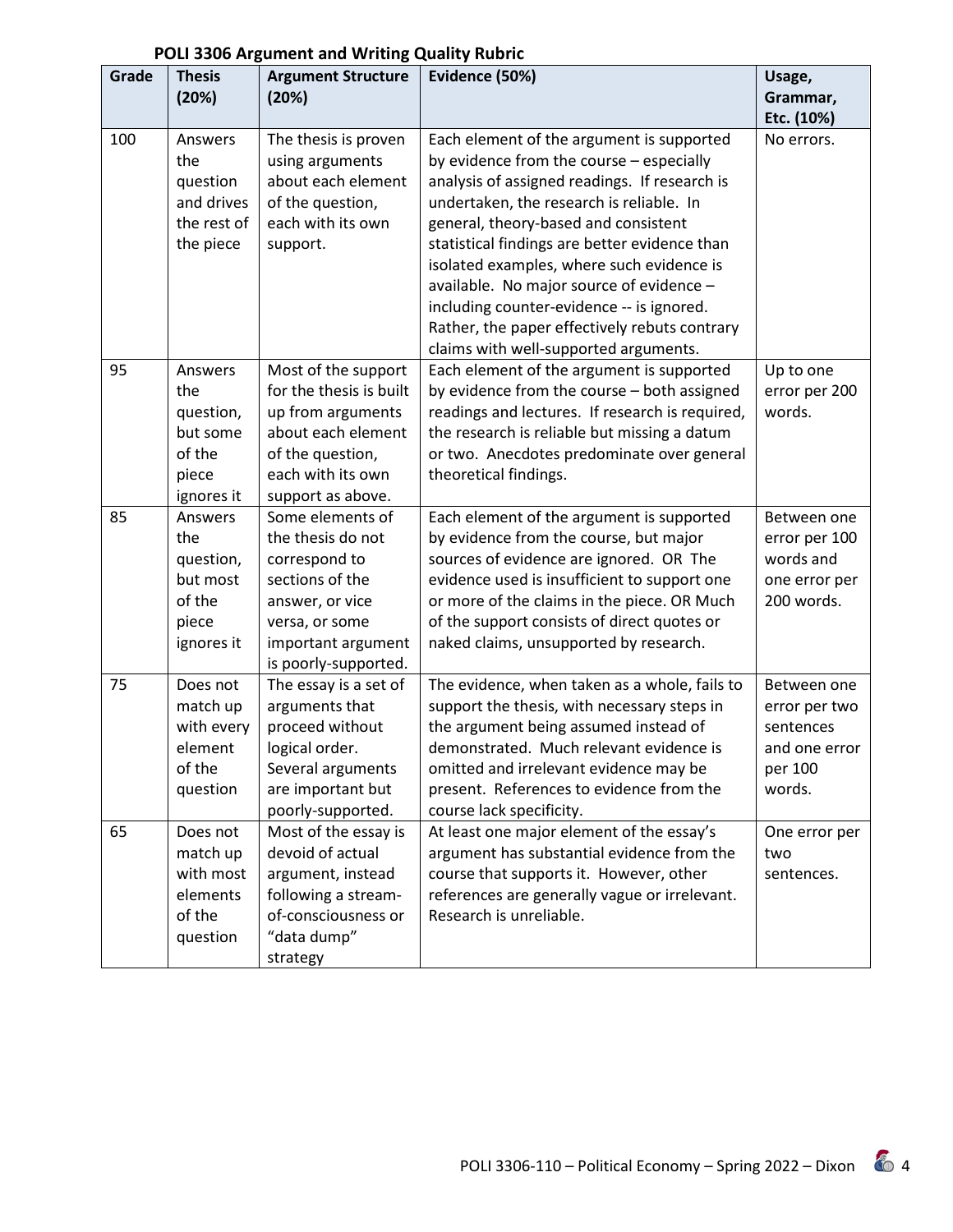| Grade | <b>Thesis</b> | <b>Argument Structure</b> | Evidence (50%)                                 | Usage,        |
|-------|---------------|---------------------------|------------------------------------------------|---------------|
|       | (20%)         | (20%)                     |                                                | Grammar,      |
|       |               |                           |                                                | Etc. (10%)    |
| Below | None or       | The essay is              | Little if any evidence from the course is used | One error per |
| 60    | unrelated     | essentially (50) or       | in the answer. It fails to demonstrate a grasp | sentence, on  |
|       | to            | utterly (0) devoid of     | of what the authors and or even lectures say.  | average (40). |
|       | question      | structure, or it is       | Depending on what was expected in the          | Lower scores  |
|       |               | missing important         | description of the writing assignment, this    | are possible. |
|       |               | components of the         | could be between 25-59.                        |               |
|       |               | assignment, for           |                                                |               |
|       |               | which components          |                                                |               |
|       |               | it receives no credit.    |                                                |               |

- $\circ$  Final Exam (25%): The final exam will consist of three questions one each from the three subfields (American, Comparative, International) presented on the front page of the syllabus. You may use all class materials on the exam. You should prepare for the exam by writing an outline with a clear thesis and a few references to evidence that answers the question for each of the possible questions. The above writing rubric will be used to grade the essays, with the exception of the rightmost column, which will be ignored (although poor syntax might well interfere with achieving the other objectives on the rubric). Please bring a blue book or two to class OR a computer (*in airplane mode)* to type your answers, and make wise use of the fact that you have 180 minutes of time to complete the exam – plenty of time to look up some additional evidence, rebut obvious counter-arguments, or otherwise strengthen the planned essay (if you've prepared in advance).
- o Participation (25%): This grade is based on your participation during our small-group in-class exercises. Everyone who shows up *promptly* for class and then discusses the exercise with their group members will receive a perfect participation grade. If you are late or silent or leave early during a group participation exercise, you will lose credit for the exercise in proportion to how much you missed or for how much of the assignment you were silent. If you are absent, you will receive a zero for the exercise.

|                                    | <b>Points Possible</b> | % Of Your Final<br>Grade |
|------------------------------------|------------------------|--------------------------|
| <b>Academic Integrity Exercise</b> | Required to pass       |                          |
| Assignment 1                       | 50                     | 5                        |
| Assignment 2                       | 100                    | 10                       |
| Assignment 3                       | 100                    | 10                       |
| Assignment 4                       | 50                     | 5                        |
| Assignment 5                       | 100                    | 10                       |
| Assignment 6                       | 100                    | 10                       |
| <b>Participation Exercises</b>     | 250 (divided evenly    | 25                       |
|                                    | between exercises)     |                          |
| <b>Final Exam</b>                  | 250                    | 25                       |
| <b>TOTAL</b>                       | 1000                   | 100%                     |

*Rubric for Determining Your POLI 3306 Course Grade*

*A = 895 and above (90%-100%) B = 795-894 (80%-89%)*

*C = 695-794 (70%-79%) D = 595-694 (60%-69%) F = 594 and below (0%-59%)*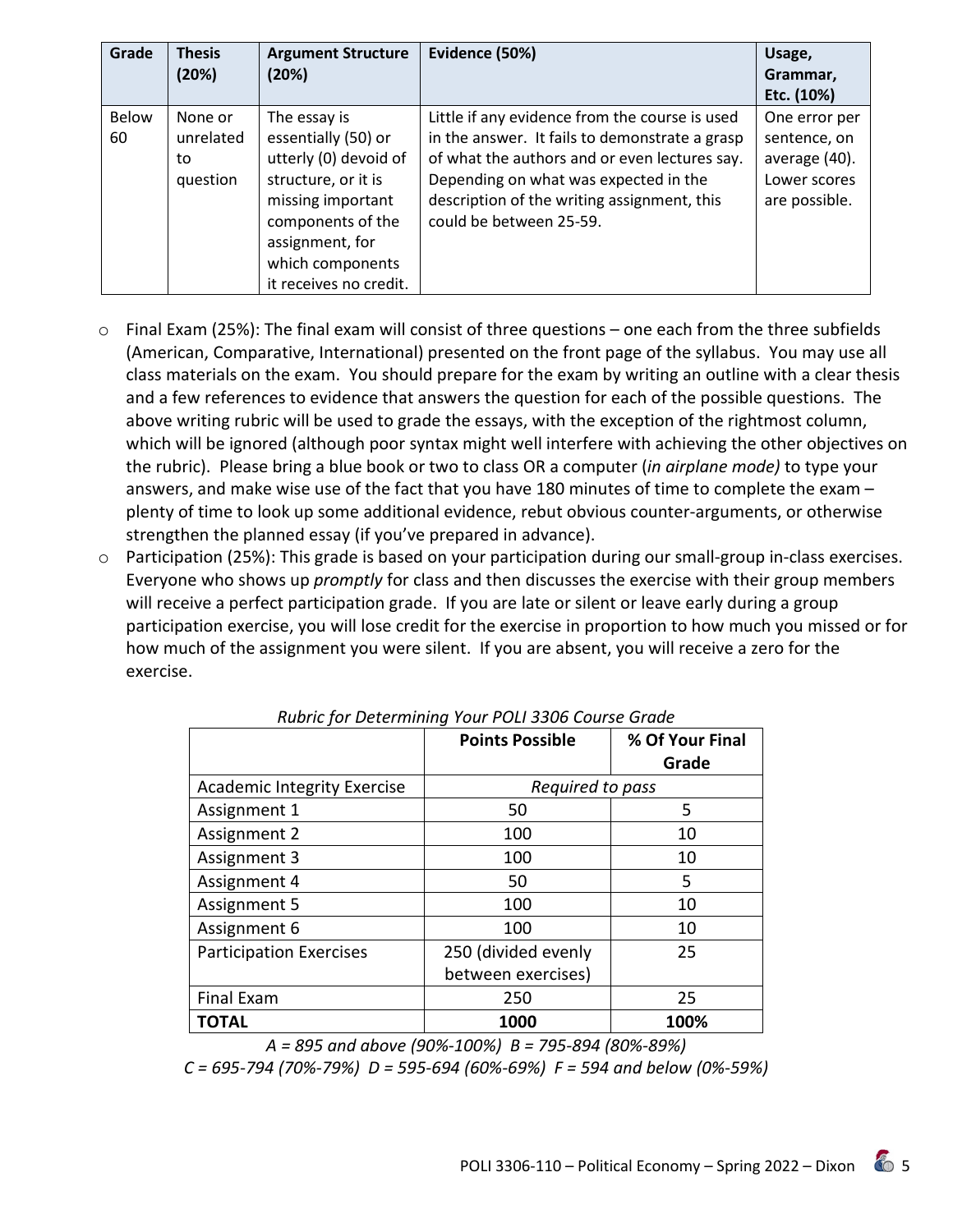# **Course Policies**

#### **Attendance and Punctuality**

Attendance is required. While attendance as such is not a component of the final grade, it is exceedingly difficult to do well without a good set of lecture notes – and the PowerPoint files I post online don't include the explanations I give in class. Furthermore, it is rather challenging to complete the in-class exercises when one is not in the classroom.

#### **Excused Absences, Make-Up Work, and Late Work**

No late work will be accepted without an excused absence. As for participation, students must inform the instructor *prior to an absence*. Send me an email stating the dates(s) you will be missing and the reason(s). You should also hand me a written note with this information in class. (Protect yourself! Don't rely on my memory – hand me something written that I can keep in my files). If all else fails, you or a friend may call my office and speak to me or my voicemail. There are very few situations in life that preclude making a phone call or having a friend do so; failure to contact the instructor *prior to class* will normally rule out any sort of make-up. Make-up work may differ from the original and is offered at the instructor's convenience. The responsibility to request make-up work for an excused absence and to complete it within one week of receiving it is entirely the student's.

#### **Can I Email You My Work?**

All work is to be handed in on the day it is due. Scanned/emailed work can prove you have it done on time (i.e. before class), but it *won't be graded* unless and until the instructor receives a printed copy.

#### **Incompletes**

Grades of incomplete are not to be used when students simply fall behind. Instead, they are used when some event such as a hospitalization or deployment effectively takes the student out of the class after the drop deadline. By university policy, incompletes must be finished in the subsequent semester.

#### **Academic Integrity**

*University Code of Academic Honesty:* Texas A&M University -Central Texas values the integrity of the academic enterprise and strives for the highest standards of academic conduct. A&M-Central Texas expects its students, faculty, and staff to support the adherence to high standards of personal and scholarly conduct to preserve the honor and integrity of the creative community. Academic integrity is defined as a commitment to honesty, trust, fairness, respect, and responsibility. Any deviation by students from this expectation may result in a failing grade for the assignment and potentially a failing grade for the course. Academic misconduct is any act that improperly affects a true and honest evaluation of a student's academic performance and includes, but is not limited to, cheating on an examination or other academic work, plagiarism and improper citation of sources, using another student's work, collusion, and the abuse of resource materials. All academic misconduct concerns will be reported to the university's Office of Student Conduct. Ignorance of the university's standards and expectations is never an excuse to act with a lack of integrity. When in doubt on collaboration, citation, or any issue, please contact your instructor before taking a course of action.

More [information regarding the Student Conduct process](https://tamuct.campuslabs.com/engage/organization/tamuct-student-conduct-pane) is available at the following link: [https://tamuct.campuslabs.com/engage/organization/tamuct-student-conduct-panel]. If you know of potential honor violations by other students, you may [submit a report,](https://cm.maxient.com/reportingform.php?TAMUCentralTexas&layout_id=0) [https://cm.maxient.com/reportingform.php?TAMUCentralTexas&layout\_id=0].

Specific guidelines for this course, which supplement and do not replace University policy: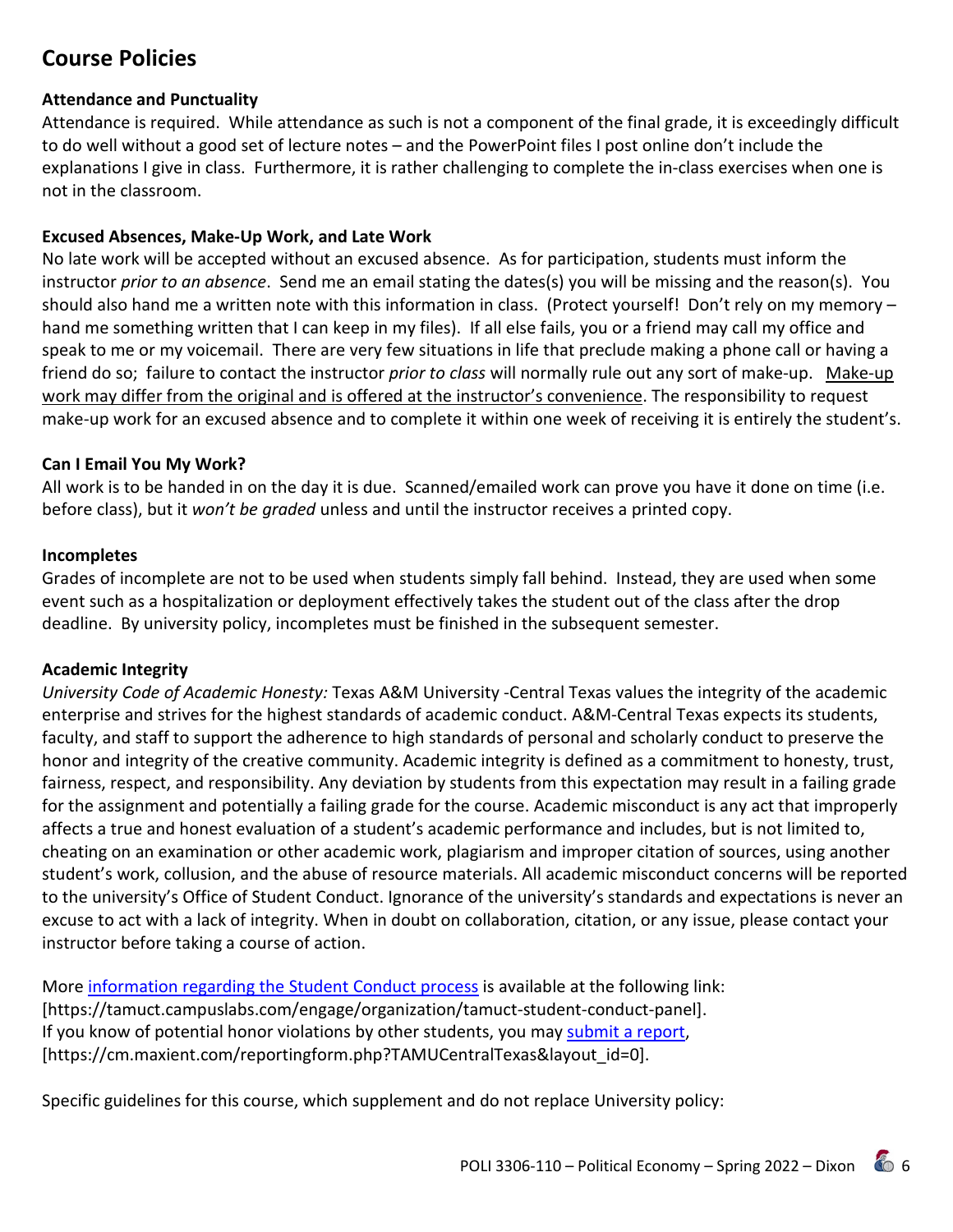- Some common violations of academic integrity that I have observed while teaching similar classes at TAMUCT are
	- o **Most Common Violation**: Plagiarism. This comes in two varieties:
		- Use of direct quotes without quotation marks. Even if you are just using three- or four-word phrases, you need to surround them with quotation marks if you didn't create them yourself. This is true even if you cite the source! Remember that changing a few words in a sentence does not transform a direct quote into a paraphrase; instead, it transforms one long direct quote into several shorter direct quotes with a word of your own between each. A true paraphrase is the expression of the cited source's ideas in your own words.
		- **Paraphrasing another person's words without citing the source**
	- o **Second Most Common Violation:** Receiving answers on any coursework from anyone other than the instructor. If you hand your work to someone else and they proceed to copy part or all of it, both of you will be deemed to have violated the policy. A single copied answer on an assignment is sufficient to trigger the policy.
- *Penalties:* 
	- $\circ$  The normal penalty for a violation of academic integrity (whether or not it is specifically listed above) in any of my classes is a grade of zero for the work or a deduction of 20% (two letter grades) from your course grade, whichever is **greater**. The infraction will also be reported to the TAMUCT administration, who will take independent action with respect to the student.
	- o The (a) outright purchase, download, or completion by others of an exam, or (b) second or subsequent violation of academic integrity (in this course or other courses) display such serious disregard for academic integrity that either one of them will result in course failure **and** the infraction will also be reported to the TAMUCT administration, who will take independent action with respect to the student.

# **Drop Policy**

If you discover that you need to drop this class, you must complete the [Drop Request](https://dynamicforms.ngwebsolutions.com/casAuthentication.ashx?InstID=eaed95b9-f2be-45f3-a37d-46928168bc10&targetUrl=https%3A%2F%2Fdynamicforms.ngwebsolutions.com%2FSubmit%2FForm%2FStart%2F53b8369e-0502-4f36-be43-f02a4202f612) Dynamic Form through Warrior Web.

[https://dynamicforms.ngwebsolutions.com/casAuthentication.ashx?InstID=eaed95b9-f2be-45f3-a37d-46928168bc10&targetUrl=https%3A%2F%2Fdynamicforms.ngwebsolutions.com%2FSubmit%2FForm%2FSt art%2F53b8369e-0502-4f36-be43-f02a4202f612].

Faculty cannot drop students; this is always the responsibility of the student. The Registrar's Office will provide a deadline on the Academic Calendar for which the form must be completed. Once you submit the completed form to the Registrar's Office, you must go into Warrior Web and confirm that you are no longer enrolled. If you still show as enrolled, **follow-up** with the Registrar's Office immediately. You are to attend class until the procedure is complete to avoid penalty for absence. Should you miss the drop deadline or fail to follow the procedure, you will receive an F in the course, which may affect your financial aid and/or VA educational benefits.

# **Professors are Mandatory Reporters**

Texas State Law states that:

- **"**An employee of a postsecondary educational institution who, in the course and scope of employment, witnesses or receives information regarding the occurrence of an incident that the employee reasonably believes constitutes **sexual harassment, sexual assault, dating violence, or stalking** and is alleged to have been committed by or against a person who was a student enrolled at or an employee of the institution at the time of the incident shall promptly report the incident to the institution's Title IX coordinator or deputy Title IX coordinator."
- Further: "A person commits an offense if the person is required to make a report…and knowingly fails to make the report. … A postsecondary educational institution shall terminate the employment of an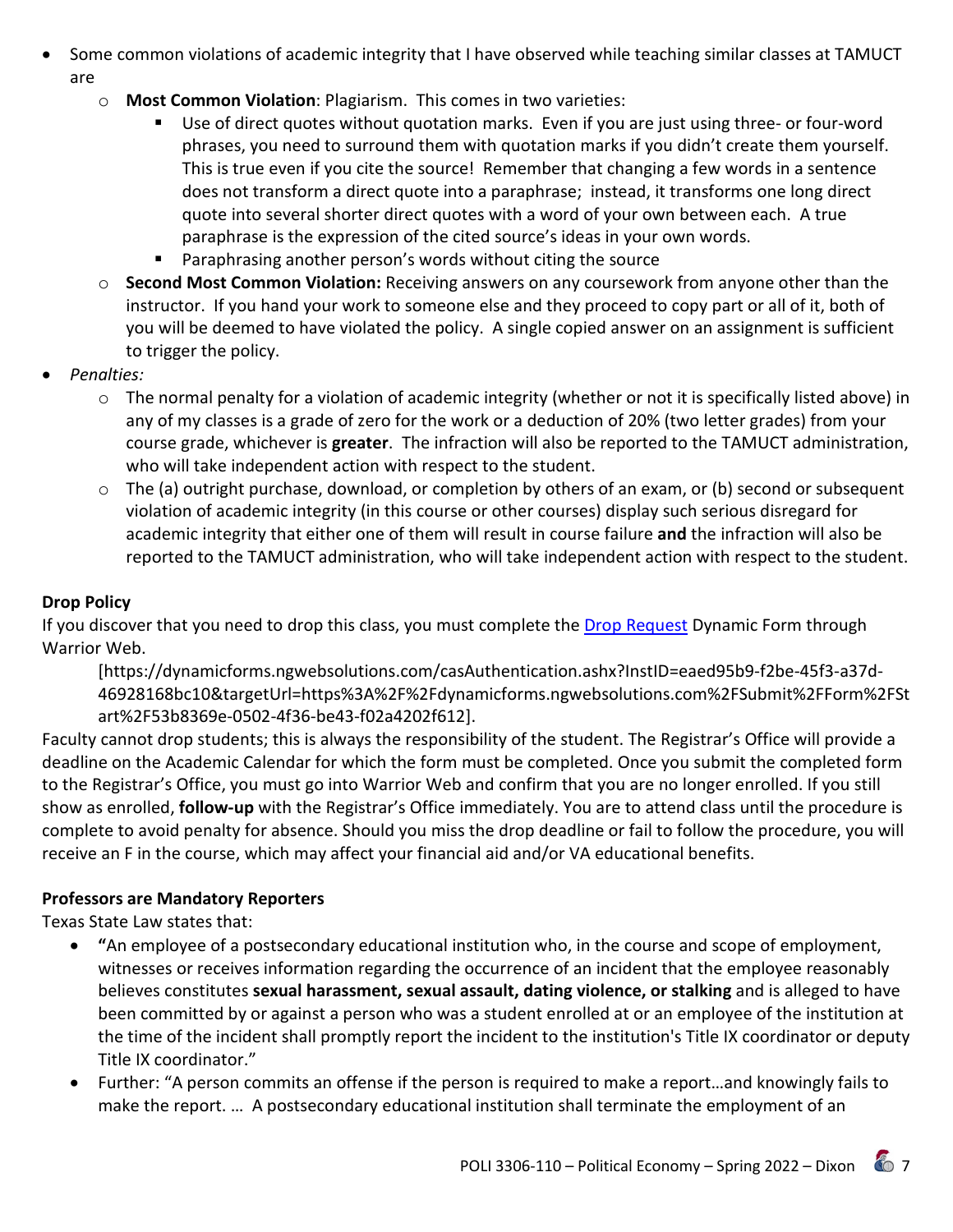employee whom the institution determines in accordance with the institution's disciplinary procedure to have committed [such] an offense."

## **Student Resources**

- **Emergency Warning System for Texas A&M University – Central Texas:** SAFEZONE. SafeZone provides a public safety application that gives you the ability to call for help with the push of a button. It also provides Texas A&M University-Central Texas the ability to communicate emergency information quickly via push notifications, email, and text messages. All students automatically receive email and text messages via their myCT accounts. Downloading SafeZone allows access to push notifications and enables you to connect directly for help through the app.
	- o You can download SafeZone from the app store and use your myCT credentials to log in. If you would like more information, you can visit the SafeZone website [www.safezoneapp.com].
	- o To register SafeZone on your phone, please follow these 3 easy steps:
		- 1. Download the SafeZone App from your phone store using the link below:
			- iPhone/iPad: [https://apps.apple.com/app/safezone/id533054756]
			- Android Phone / Tablet
				- [https://play.google.com/store/apps/details?id=com.criticalarc.safezoneapp]
		- 2. Launch the app and enter your myCT email address (e.g. {name}@tamuct.edu)
		- 3. Complete your profile and accept the terms of service
- **Academic Accommodations**: At Texas A&M University-Central Texas, we value an inclusive learning environment where every student has an equal chance to succeed and has the right to a barrier-free education. The Warrior Center for Student Success, Equity and Inclusion is responsible for ensuring that students with a disability receive equal access to the university's programs, services and activities. If you believe you have a disability requiring reasonable accommodations, please contact the Office of Access and Inclusion, WH-212; or call (254) 501-5836. Any information you provide is private and confidential and will be treated as such. For more information, please visit our [Access & Inclusion](https://tamuct.instructure.com/courses/717) Canvas page (log-in required) [https://tamuct.instructure.com/courses/717]
	- o Texas A&M University-Central Texas supports students who are pregnant and/or parenting. In accordance with requirements of Title IX and related guidance from US Department of Education's Office of Civil Rights, the Dean of Student Affairs' Office can assist students who are pregnant and/or parenting in seeking accommodations related to pregnancy and/or parenting. Students should seek out assistance as early in the pregnancy as possible. For more information, please visit [Student Affairs](https://www.tamuct.edu/student-affairs/pregnant-and-parenting-students.html) [https://www.tamuct.edu/student-affairs/pregnant-and-parenting-students.html]. Students may also contact the institution's Title IX Coordinator. If you would like to read more about these [requirements and guidelines](http://www2.ed.gov/about/offices/list/ocr/docs/pregnancy.pdf) online, please visit the website [http://www2.ed.gov/about/offices/list/ocr/docs/pregnancy.pdf].
	- $\circ$  Title IX of the Education Amendments Act of 1972 prohibits discrimination on the basis of sex and gender–including pregnancy, parenting, and all related conditions. A&M-Central Texas is able to provide flexible and individualized reasonable accommodation to pregnant and parenting students. All pregnant and parenting students should contact the Associate Dean in the Division of Student Affairs at (254) 501-5909 to seek out assistance. Students may also contact the University's Title IX Coordinator.
- **Tutoring**: Tutoring is available to all A&M-Central Texas students, both virtually and in-person. Student success coaching is available online upon request.
	- o If you have a question, are interested in becoming a tutor, or in need of success coaching contact the Warrior Center for Student Success, Equity and Inclusion at (254) 501-5836, visit the Warrior Center at 212 Warrior Hall, or by emailing [WarriorCenter@tamuct.edu.](mailto:WarriorCenter@tamuct.edu)
	- o To schedule tutoring sessions and view tutor availability, please visit Tutor Matching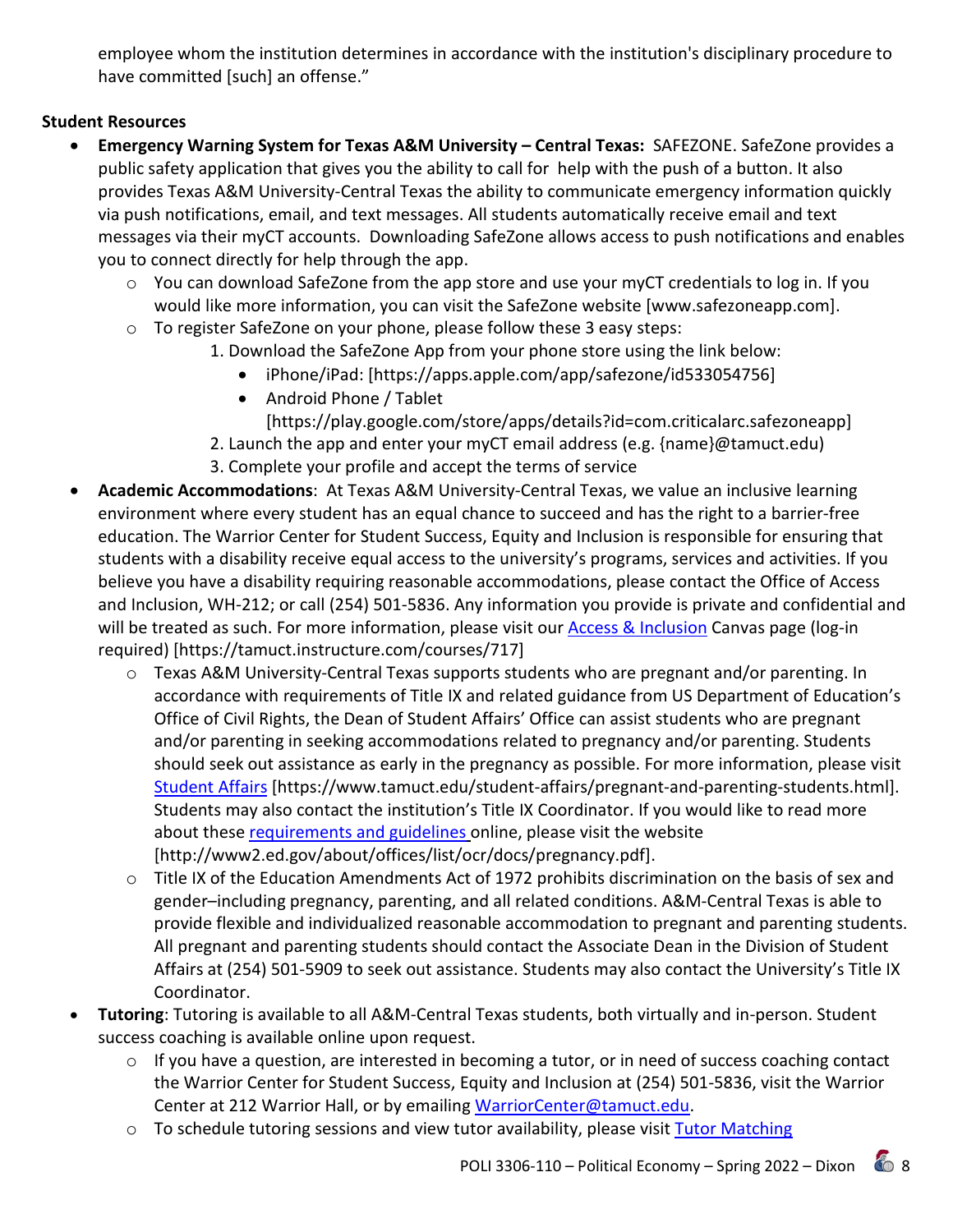[Services](https://nam04.safelinks.protection.outlook.com/?url=http%3A%2F%2Fwww.tutormatchingservices.com%2FTAMUCT&data=04%7C01%7Clisa.bunkowski%40tamuct.edu%7C886784139069461670c308d9aa01f55e%7C9eed4e3000f744849ff193ad8005acec%7C0%7C0%7C637727747643427346%7CUnknown%7CTWFpbGZsb3d8eyJWIjoiMC4wLjAwMDAiLCJQIjoiV2luMzIiLCJBTiI6Ik1haWwiLCJXVCI6Mn0%3D%7C3000&sdata=D%2F8HN2bUT1lLPfs5qSqKYlwh8a7pZVy7isM2gppluQE%3D&reserved=0) [https://tutormatchingservice.com/TAMUCT] or visit the Tutoring Center in 111 Warrior Hall.

- $\circ$  Chat live with a remote tutor 24/7 for almost any subject from on your computer! Tutor.com is an online tutoring platform that enables A&M-Central Texas students to log in and receive online tutoring support at no additional cost. This tool provides tutoring in over 40 subject areas except writing support. Access Tutor.com through Canvas.
- **University Writing Center:** University Writing Center: Located in Warrior Hall 416, the University Writing Center (UWC) at Texas A&M University–Central Texas (A&M–Central Texas) is a free service open to all A&M–Central Texas students. For the Spring 2022 semester, the hours of operation are from 10:00 a.m.- 5:00 p.m. Monday thru Thursday in Warrior Hall 416 (with online tutoring available every hour as well) with satellite hours available online only Monday thru Thursday from 6:00-9:00 p.m. and Saturday 12:00- 3:00 p.m.
	- $\circ$  Tutors are prepared to help writers of all levels and abilities at any stage of the writing process. While tutors will not write, edit, or grade papers, they will assist students in developing more effective composing practices. By providing a practice audience for students' ideas and writing, our tutors highlight the ways in which they read and interpret students' texts, offering guidance and support throughout the various stages of the writing process. In addition, students may work independently in the UWC by checking out a laptop that runs the Microsoft Office suite and connects to WIFI, or by consulting our resources on writing, including all of the relevant style guides. Whether you need help brainstorming ideas, organizing an essay, proofreading, understanding proper citation practices, or just want a quiet place to work, the UWC is here to help!
	- o Students may arrange a one-to-one session with a trained and experienced writing tutor by making an appointment via [WCOnline](https://tamuct.mywconline.com/) [https://tamuct.mywconline.com/]. In addition, you can email Dr. Bruce Bowles Jr. at bruce.bowles@tamuct.edu if you have any questions about the UWC, need any assistance with scheduling, or would like to schedule a recurring appointment with your favorite tutor by making an appointment via [WCOnline](https://tamuct.mywconline.com/) [https://tamuct.mywconline.com/]. In addition, you can email Dr. Bruce Bowles Jr. at bruce.bowles@tamuct.edu if you have any questions about the UWC, need any assistance with scheduling, or would like to schedule a recurring appointment with your favorite tutor.
- **University Library:** The University Library provides many services in support of research across campus and at a distance. We offer over 200 electronic databases containing approximately 400,000 eBooks and 82,000 journals, in addition to the 96,000 items in our print collection, which can be mailed to students who live more than 50 miles from campus. Research guides for each subject taught at A&M-Central Texas are available through our website to help students navigate these resources. On campus, the library offers technology including cameras, laptops, microphones, webcams, and digital sound recorders.
	- $\circ$  Research assistance from a librarian is also available 24 hours a day through our online chat service, and at the reference desk when the library is open. Research sessions can be scheduled for more comprehensive assistance, and may take place virtually through WebEx, Microsoft Teams or inperson at the library. [Schedule an appointment](https://nam04.safelinks.protection.outlook.com/?url=https%3A%2F%2Ftamuct.libcal.com%2Fappointments%2F%3Fg%3D6956&data=04%7C01%7Clisa.bunkowski%40tamuct.edu%7Cde2c07d9f5804f09518008d9ab7ba6ff%7C9eed4e3000f744849ff193ad8005acec%7C0%7C0%7C637729369835011558%7CUnknown%7CTWFpbGZsb3d8eyJWIjoiMC4wLjAwMDAiLCJQIjoiV2luMzIiLCJBTiI6Ik1haWwiLCJXVCI6Mn0%3D%7C3000&sdata=KhtjgRSAw9aq%2FoBsB6wyu8b7PSuGN5EGPypzr3Ty2No%3D&reserved=0)  [here](https://nam04.safelinks.protection.outlook.com/?url=https%3A%2F%2Ftamuct.libcal.com%2Fappointments%2F%3Fg%3D6956&data=04%7C01%7Clisa.bunkowski%40tamuct.edu%7Cde2c07d9f5804f09518008d9ab7ba6ff%7C9eed4e3000f744849ff193ad8005acec%7C0%7C0%7C637729369835011558%7CUnknown%7CTWFpbGZsb3d8eyJWIjoiMC4wLjAwMDAiLCJQIjoiV2luMzIiLCJBTiI6Ik1haWwiLCJXVCI6Mn0%3D%7C3000&sdata=KhtjgRSAw9aq%2FoBsB6wyu8b7PSuGN5EGPypzr3Ty2No%3D&reserved=0) [https://tamuct.libcal.com/appointments/?g=6956]. Assistance may cover many topics, including how to find articles in peer-reviewed journals, how to cite resources, and how to piece together research for written assignments.
	- $\circ$  Our 27,000-square-foot facility on the A&M-Central Texas main campus includes student lounges, private study rooms, group work spaces, computer labs, family areas suitable for all ages, and many other features. Services such as interlibrary loan, TexShare, binding, and laminating are available. The library frequently offers workshops, tours, readings, and other events. For more information, please visit our [Library website](https://nam04.safelinks.protection.outlook.com/?url=https%3A%2F%2Ftamuct.libguides.com%2Findex&data=04%7C01%7Clisa.bunkowski%40tamuct.edu%7C7d8489e8839a4915335f08d916f067f2%7C9eed4e3000f744849ff193ad8005acec%7C0%7C0%7C637566044056484222%7CUnknown%7CTWFpbGZsb3d8eyJWIjoiMC4wLjAwMDAiLCJQIjoiV2luMzIiLCJBTiI6Ik1haWwiLCJXVCI6Mn0%3D%7C1000&sdata=2R755V6rcIyedGrd4Os5rkgn1PvhHKU3kUV1vBKiHFo%3D&reserved=0) [http://tamuct.libguides.com/index].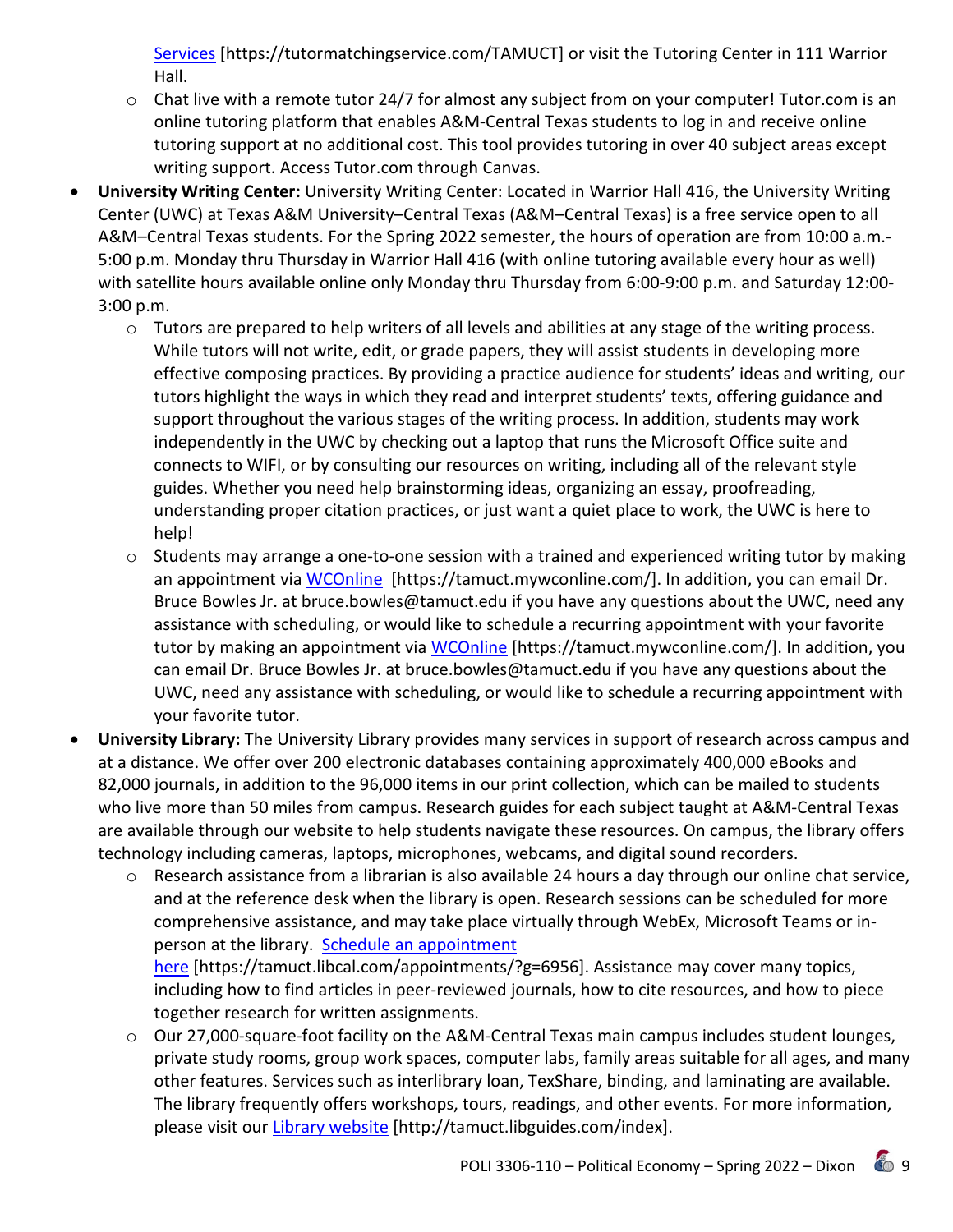| Important University Dates (From https://www.tamuct.edu/registrar/academic-calendar.html) |                                                                                                                                                                                                                                           |  |  |  |  |  |  |  |  |
|-------------------------------------------------------------------------------------------|-------------------------------------------------------------------------------------------------------------------------------------------------------------------------------------------------------------------------------------------|--|--|--|--|--|--|--|--|
| January 18, 2022                                                                          | <b>Classes Begin for Spring Semester</b>                                                                                                                                                                                                  |  |  |  |  |  |  |  |  |
| <b>January 20, 2022</b>                                                                   | Deadline for Add, Drop, and Late Registration for 16- and First 8-Week Classes                                                                                                                                                            |  |  |  |  |  |  |  |  |
| February 1, 2022                                                                          | Deadline for Teacher Education Program Applications                                                                                                                                                                                       |  |  |  |  |  |  |  |  |
| February 2, 2022                                                                          | Deadline to Drop 16-Week Classes with No Record                                                                                                                                                                                           |  |  |  |  |  |  |  |  |
| March 21, 2022                                                                            | Class Schedule Published for Summer Semester. Add, Drop, and Late Registration<br>Begins for Second 8-Week Classes. \$25 Fee assessed for late registrants                                                                                |  |  |  |  |  |  |  |  |
| March 21, 2022                                                                            | Classes Begin for Second 8-Week Session                                                                                                                                                                                                   |  |  |  |  |  |  |  |  |
| March 23, 2022                                                                            | Deadline for Add, Drop, and Late Registration for Second 8-Week Classes                                                                                                                                                                   |  |  |  |  |  |  |  |  |
| March 25, 2022                                                                            | Deadline for Spring Graduation Application for Ceremony Participation                                                                                                                                                                     |  |  |  |  |  |  |  |  |
| April 1, 2022                                                                             | Deadline for GRE/GMAT Scores to Graduate School Office. Deadline for School<br><b>Counselor Program Applications.</b>                                                                                                                     |  |  |  |  |  |  |  |  |
| April 4, 2022                                                                             | Registration Opens for Summer Semester                                                                                                                                                                                                    |  |  |  |  |  |  |  |  |
| April 8, 2022                                                                             | Deadline to Drop 16-Week Classes with a Quit (Q) or Withdraw (W)                                                                                                                                                                          |  |  |  |  |  |  |  |  |
| April 16, 2022                                                                            | Deadline for Final Committee-Edited Theses with Committee Approval Signatures for<br>Spring Semester to Graduate School Office                                                                                                            |  |  |  |  |  |  |  |  |
| May 13, 2022                                                                              | Deadlines: Withdraw from the University for 16- and Second 8-Week Classes,<br>Applications for Tuition Rebate for Spring Graduation (5pm), Spring Degree Conferral<br>Applications to the Registrar's Office. (\$20 Late Application Fee) |  |  |  |  |  |  |  |  |
| May 14, 2022                                                                              | Spring 2022 Commencement at Bell County Expo 7 PM                                                                                                                                                                                         |  |  |  |  |  |  |  |  |

#### **Amendments**

Not all exigencies can be foreseen. I reserve the right to amend the syllabus at any time. Any such amendment will be provided to the students in writing by uploading a revised syllabus to Canvas.

#### *Instructor's Personal Statement (not required reading, but may be of interest)*

 I strive to provide my students with a liberal arts education. Such an education is intended to expand human potential by emphasizing critical thinking skills, strong writing and oral communication skills, and perceptive responses to others' arguments. These goals enable students to become lifelong learners, community members, and ultimately to lead rewarding lives. Therefore, under the broad rubric of a liberal arts approach to teaching, I emphasize four objectives in my teaching: development of critical thinking skills, advancement of writing and speaking skills, moral development, and mastery of what in my judgment constitutes the "core" of the area under study. These goals determine how I construct course syllabi, which materials I use, and how I manage the classroom.

## *Critical Thinking Skills*

 I divide critical thinking skills into three components. First, students must be perceptive readers and listeners. In nearly all courses, there are either sections of the readings, lectures, or class handouts which we discuss and debate, nearly line by line. The point of these exercises is to draw students' attention to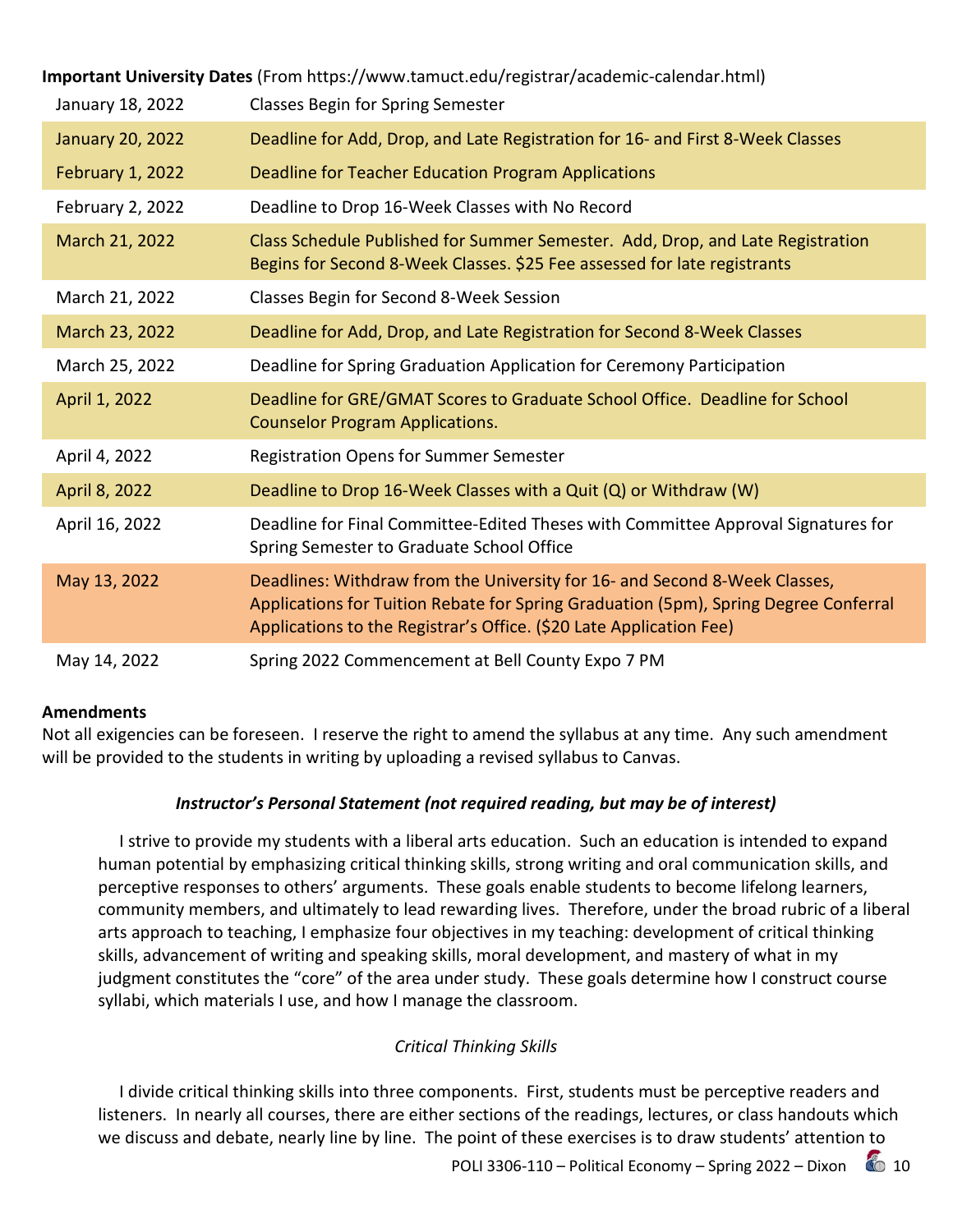the multiple ways in which one might read a phrase or argument. Even where the course readings consist largely of a standard textbook, I try to model this skill in class discussions by initially responding to many questions with "Are you asking X, Y, or Z?" Understanding the nuances of an argument is a prerequisite to analyzing it.

 Second, students should have the ability to challenge and dissect arguments made by the course materials, fellow students, or myself. There are some students who are looking for "the way it is" to be handed to them from on high. I aim to challenge those students by presenting concrete, unsolved puzzles, and then presenting a number of possible solutions, requiring them to compare the evidence for each. Since the questions I ask in class are usually open questions within the discipline of political science, there are no easy answers. When I open a class discussion, engage with students doing discussion exercises, or grade homework assignments, I play "devil's advocate" for each student or group, taking a different position as I interact with each student. It is therefore disappointing if students simply parrot back what they believe the professor wants to hear. Their own thoughts count.

 Just as important as the ability to analyze an argument is the ability to construct and defend one, choosing one among several imperfect explanations as the "best bet" for explaining a phenomenon or the superior normative framework. There are some students who are very good at critiquing existing explanations, but who then use this skill as an excuse to avoid argument altogether: "None of these explanations are perfect, so it's all just a matter of opinion." I force students to weigh the strengths and flaws of each competing explanation and identify the one which is most likely to be correct. For empirical questions, I require them to devise some way in which their preferred explanation could be tested. Quantitative reasoning skills are an essential part of empirical social science, and I challenge students to measure concepts as variables and to test hypotheses using data where feasible. For normative questions, I require them to apply their framework to difficult moral questions. In sum, I try to combine the focus on argument dissection that one finds in debate with the focus on puzzle-solving that one finds in science and philosophy.

#### *Writing and Argumentation Skills*

 As a former debater and debate coach, I appreciate the importance of being able to write and argue clearly. Of course, one of the most important ways to accomplish this is by assigning writing (and, in some courses, speaking) activities that require effective argument. Ideally, provision for revision and resubmission would be part of every course, but in 8-week or summer courses this is difficult. In order to help students proofread their work, I set up a web site illustrating the most common student grammatical errors: word mix-ups, sentence fragments, agreement of subject and verb, and improper comma or apostrophe usage. I am then able to simply write the number of the error next to it on the page so that the student can look up the error and the solution. This technique allows me to focus my comments on the thesis, structure, and style of students' essays.

#### *Moral Development*

 One goal of a liberal arts education is to render students more capable of self-reflection and positive development. Moral education is essential to this process, yet may be the most difficult task facing an educator. Students must first be convinced that the ethical life is the best life. Fortunately, most students already have a set of values, albeit sometimes under-examined and often inconsistent ones. The task of the professor is to challenge their moral beliefs in such a manner that students have to choose between competing values and become more consistent in their moral judgments. It is not the task of the professor to ensure that students adhere to a particular value system or ideology; instead, the ideal professor will challenge students of any ideology and make them more consistent in their judgments.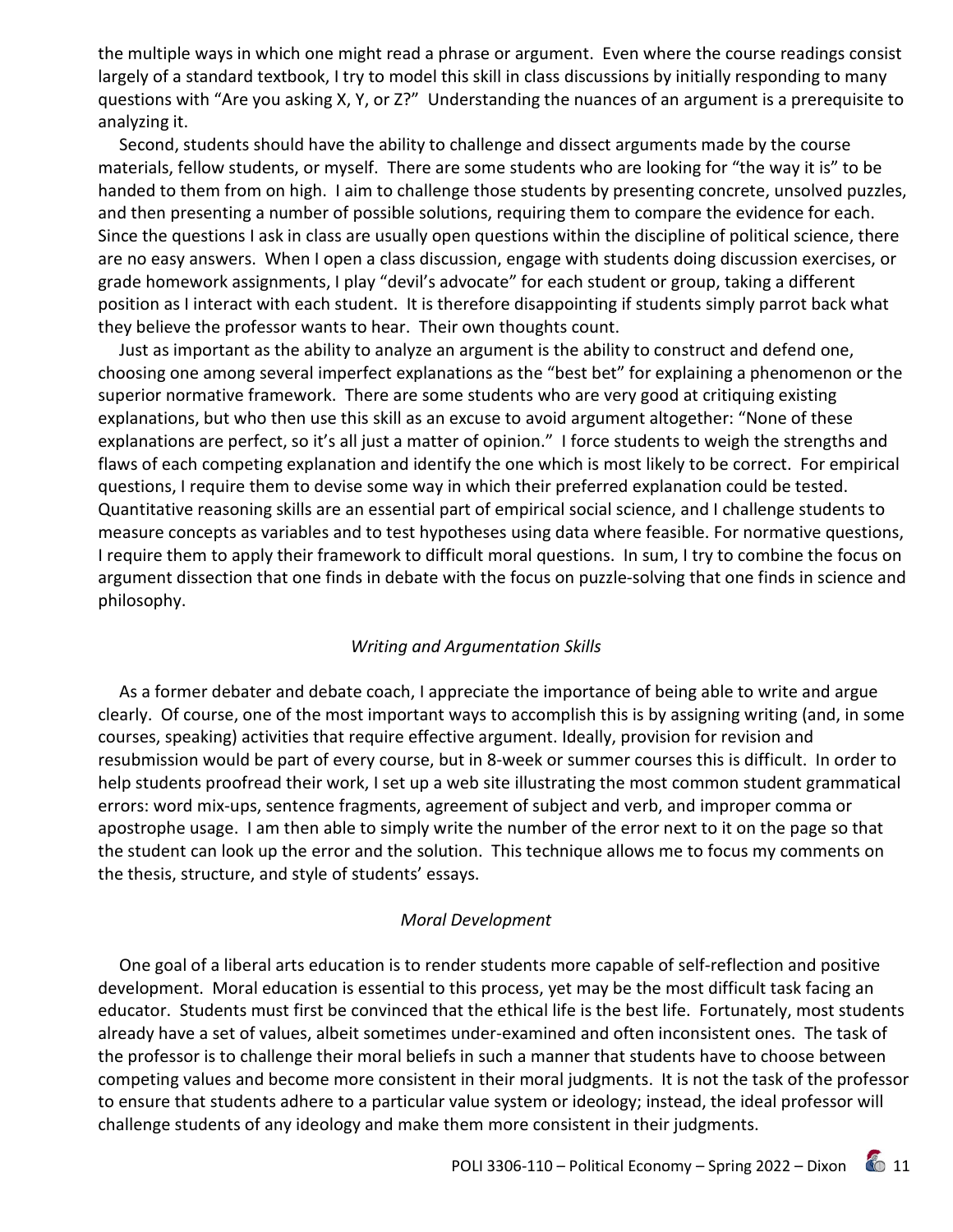For this to be possible, students need to recognize their own underlying assumptions (often their religious faith, combined with a cynical view of human behavior) that make a system of values possible. They must then be able to defend the connections between those assumptions and their value choices. In short, political science needs to be seen as part of a broader liberal arts curriculum which prepares students to do justice (as students understand it) in the world. Otherwise, we risk training sophists who simply use their skills to manipulate others.

#### *Subject Mastery*

 Finally, each class I teach has a certain "core" of material I expect students to master. This material is the necessary data for intelligent discussion of the questions posed by the course. Mastery is different than memorization; it mean being able to apply the material to an unanticipated question or situation. Accordingly, units are structured around great unanswered questions or moral dilemmas. The nature of these questions determines the type of class presentation. In this class, I typically tackle a puzzle using a PowerPoint presentation and then use a combination of discussion work and homework to have students try to solve the puzzle. The final exam is based on both lectures and readings, and primarily serves as an incentive to study the course materials.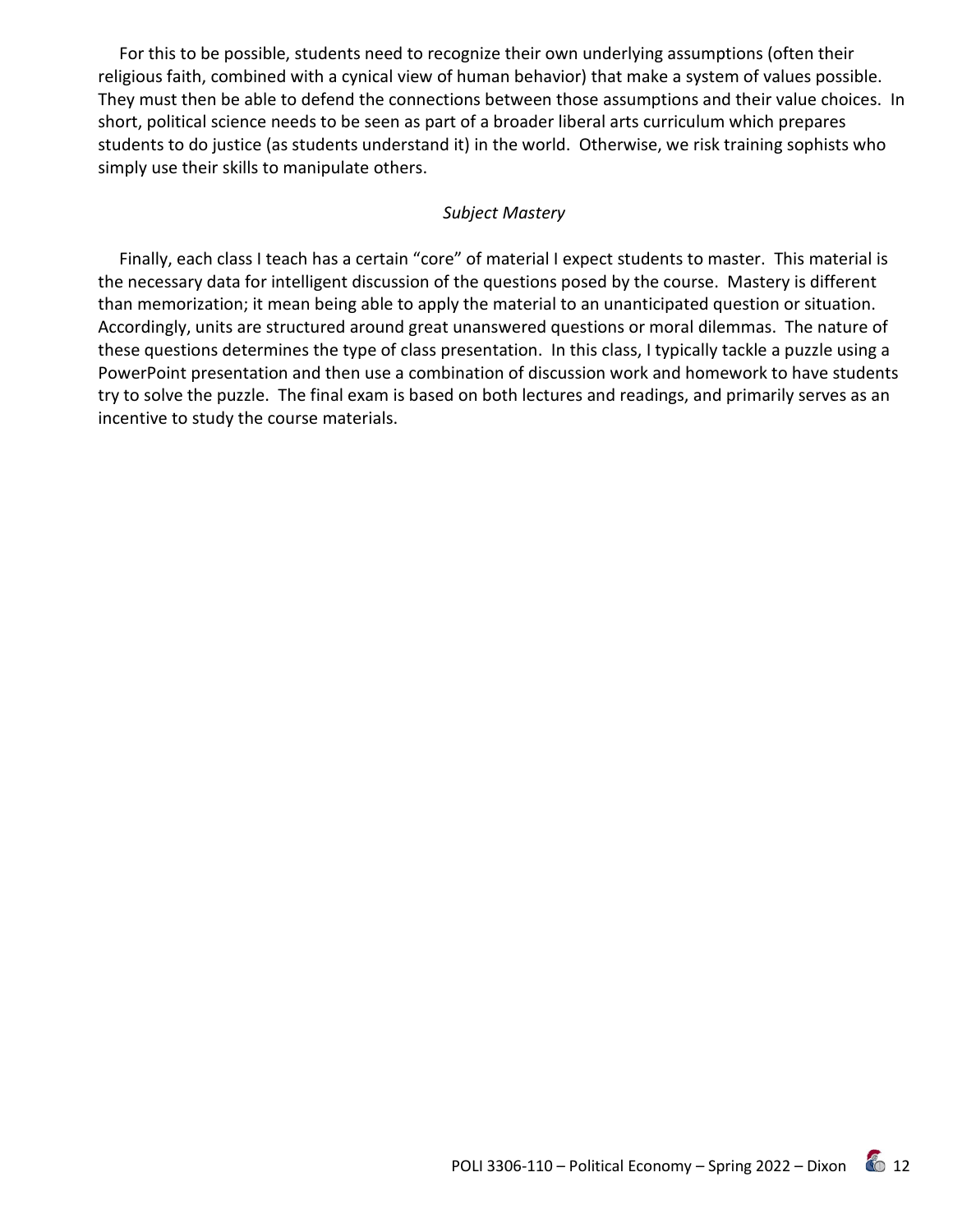# **Course Schedule**

| Date             | <b>Topic</b>                                                                        | Readings/Assignments                                                                                                                                                                                                                                                                                                 |
|------------------|-------------------------------------------------------------------------------------|----------------------------------------------------------------------------------------------------------------------------------------------------------------------------------------------------------------------------------------------------------------------------------------------------------------------|
| <b>Jan 20</b>    | Introduction to Political Economy:<br><b>Macroeconomic Basics</b>                   | None                                                                                                                                                                                                                                                                                                                 |
| Jan 27           | The Federal Budget: Who Pays<br>Taxes and Who Receives Benefits?                    | Weaver, Chapters 1 and 3                                                                                                                                                                                                                                                                                             |
| Feb <sub>3</sub> | The Political Economy of<br>Elections: Models, Effects, and<br>Forecasts            | Aaskoven and Lassen, "Political Budget Cycles" (Canvas)<br>Stegmaier, Lewis-Beck, and Brown, "The Economic<br>Voter Decides" (Canvas)<br>Wink, "Forecasting Models and the Presidential Vote"<br>(Canvas)<br><b>Assignment 1 Due</b><br><b>Academic Integrity Exercise Due</b>                                       |
| Feb 10           | Racial Disparities in the United<br><b>States</b>                                   | Weaver, Chapter 2<br>Watch: Recent Data on the Socioeconomics of Race in<br>The United States (Canvas)                                                                                                                                                                                                               |
| Feb 17           | Explaining Racial Disparities in the<br><b>United States</b>                        | Williams, "Wealth Privilege and the Racial Wealth Gap:<br>A Case Study in Economic Stratification" (Canvas)<br>Acharya, Blackwell, and Sen, "The Political Legacy of<br>American Slavery" (Canvas)<br>Averbeck, "A Culture of Poverty" (Canvas)                                                                      |
| Feb 24           | <b>Examining Causes of Gender</b><br><b>Wage Gaps</b>                               | Besen-Cassino, "Origins of the Gender Wage Gap"<br>(Canvas)<br>Hutchinson et al, "The Political Economy of Gender"<br>(Canvas)                                                                                                                                                                                       |
| Mar <sub>3</sub> | <b>Capitalist Welfare States</b>                                                    | Esping-Andersen, "The Three Worlds of Welfare<br>Capitalism" (Canvas)<br>Hall and Soskice, "Varieties of Capitalism" (Canvas)<br>Holliday, "Productivist Welfare Capitalism" (Canvas)<br><b>Assignment 2 Due</b>                                                                                                     |
| <b>Mar 10</b>    | Industrialized Democracies'<br>Responses to Economic Shocks                         | Weaver, Chapter 4<br>Cukierman, "Central Banks" (Canvas)<br>Ikenberry, "The Irony of State Strength" (Canvas)<br>Moak, "The 2008 Global Financial Crisis" (Canvas)                                                                                                                                                   |
| Mar 17           | No Class: Spring Break                                                              | None                                                                                                                                                                                                                                                                                                                 |
| Mar 24           | Comparing Responses to the<br><b>Global Financial Crisis and Great</b><br>Recession | Van Zon, Globalized Finance and Varieties of Capitalism,<br>Excerpts (Canvas)<br>Vail, "Varieties of Liberalism" (Canvas)<br>Farrell and Quiggin, "Consensus, Dissensus, and<br>Economic Ideas" (Canvas)<br>"The Rise and Fall of Keynesian Ideas During the Great<br>Recession" (Canvas)<br><b>Assignment 3 Due</b> |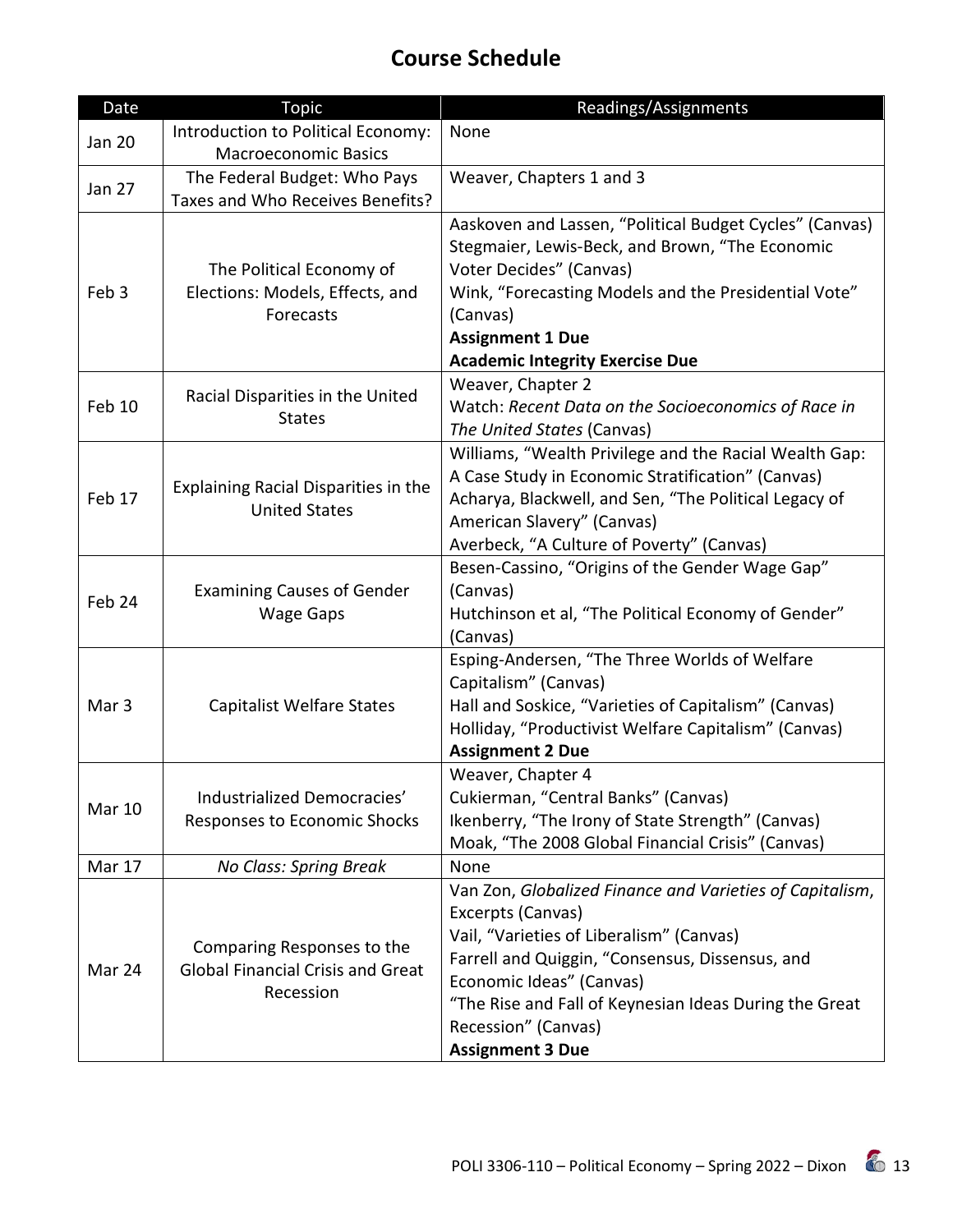| Date          | <b>Topic</b>                               | Readings/Assignments                                   |
|---------------|--------------------------------------------|--------------------------------------------------------|
|               |                                            | Marx, "Alienated Labor" and "Private Property and      |
| Mar 31        | <b>Critical Political Economy:</b>         | Communism" (Canvas)                                    |
|               | <b>Challenges to Capitalist Liberalism</b> | Allen, "The Globalization of White Supremacy" (Canvas) |
|               |                                            | <b>Assignment 4 Due</b>                                |
| Apr 7         | Explaining the Global Rich/Poor            | Weaver, Chapter 5                                      |
|               | Gap                                        | Betz, "Development and Growth Theories" (Canvas)       |
|               |                                            | Siverson and Bueno de Mesquita, "The Selectorate       |
|               | After Development Economics:               | Theory and International Politics" (Canvas)            |
| Apr 14        | Selectorate Theory and Feminist            | Bueno de Mesquita and Smith, "Aid: Blame it all on     |
|               | Approaches                                 | 'Easy Money'" (Canvas)                                 |
|               |                                            | Wanderley, "Development in Question: The Feminist      |
|               |                                            | Perspective" (Canvas)                                  |
|               |                                            | Weaver, Chapter 6                                      |
|               |                                            | Bodea, "The Political Economy of Monetary Policy"      |
|               |                                            | (Canvas)                                               |
| Apr 21        | The Global Economic Order and              | Drezner, "The Irony of Global Economic Governance"     |
|               | <b>Global Economic Conditions</b>          | (Canvas)                                               |
|               |                                            | Johnston, "Comparative and International Political     |
|               |                                            | Economy and the Global Financial Crisis" (Canvas)      |
|               |                                            | <b>Assignment 5 Due</b>                                |
|               |                                            | Marlin-Bennett, "International Political Economy"      |
|               |                                            | (Canvas)                                               |
|               | An Open International Political            | Milner, "International Trade" (Canvas)                 |
| Apr 28        | Economy: Winners, Losers, and              | Tomz, "International Finance" (Canvas)                 |
|               | Scapegoats                                 | Dreher, Gassebner, and Schaudt, "The Effect of         |
|               |                                            | Migration on Terror - Made at Home or Imported from    |
|               |                                            | Abroad?" (Canvas)                                      |
|               |                                            | Lee, "What Do We Know About Global Financial           |
|               |                                            | Crises?" (Canvas)                                      |
|               | <b>Political Challenges of Economic</b>    | Milner and Mukherjee, "Democratization and             |
| May 5         | Globalization                              | Economic Globalization" (Canvas)                       |
|               |                                            | Stein, "The Great Trilemma" (Canvas)                   |
|               |                                            | Moak, "The Future of Globalization" (Canvas)           |
|               |                                            | <b>Assignment 6 Due</b>                                |
| <b>May 12</b> | Final Exam                                 | Review Previous Readings and Lectures                  |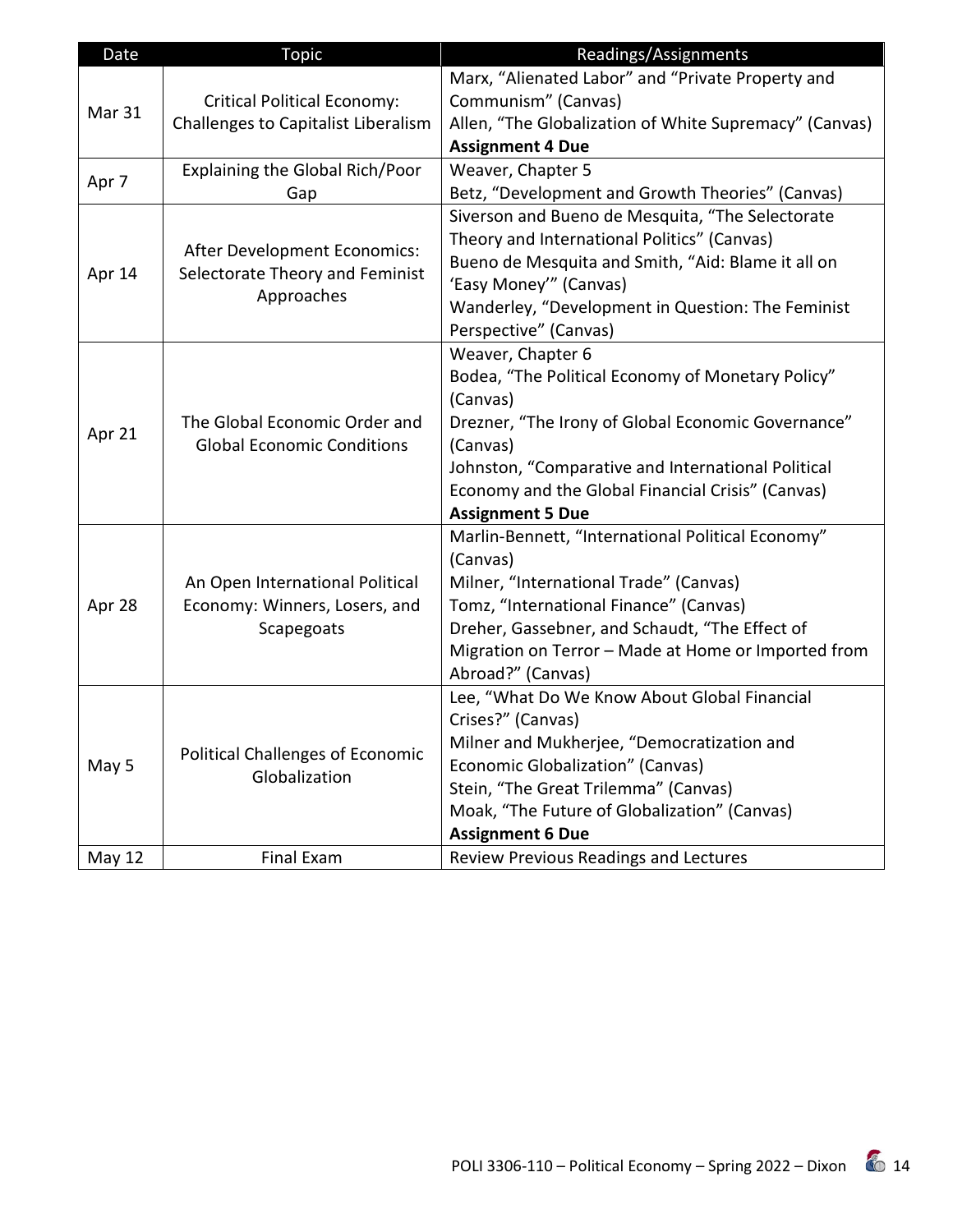#### POLI 3306 Assignment 1: The Federal Budget

While balancing the federal budget (i.e. eliminating substantial deficits or surpluses) is generally sound policy, there are reasons a country might want to run a deficit (to stimulate a fragile or recessionary economy) or a surplus (to cool down an overheated economy and reduce inflation). In the long run, one year's budget is less significant than the debt-to-GDP ratio. As an economy grows, it can handle more debt, but a fiscal rule of thumb is to keep debt to 60% of GDP or less. The number is arbitrary but has international significance as a benchmark for fiscal responsibility. Keeping the debt-to-GDP ratio below 60% helps keep interest payments manageable and preserve confidence in the country's fiscal stability, thereby reducing inflation and encouraging investment.

Your challenge in this assignment is to reduce the debt to 79% of GDP in ten years and 60% of GDP by 2050. To do so, you will use an online budget simulator, which can be accessed at http://crfb.org/stabilizethedebt/ (link is on Canvas under Assignment Resources). This simulator presents you with tough choices about a range of budget programs. By clicking "more information" next to each choice, you can learn about what you're cutting or spending on. When you successfully complete the simulation, you will be able to print your results and write up a short analysis of your proposed budgetary changes.

#### *Instructions*

- 1. Go t[o http://crfb.org/stabilizethedebt/](http://crfb.org/stabilizethedebt/) (link is on Canvas).
- 2. Complete the simulation. The simulation wants you to reduce the debt to 60% of GDP in 2050. If you get a message like the following, be sure to repeat the exercise.



National debt remains too high in both the short and longer term. Try again.

- 3. Once you have successfully reduced 2030 debt to 90% of GDP or less **and** 2050 debt to 60% of GDP or less, click "Print," print the screen, or first save the pdf file as the website advises (under the Print instructions on the page) and then print it. Be sure to put your name on it.
- 4. On a separate sheet, type or neatly handwrite the answers to the following questions:
	- a. What three programs did you cut the most, in dollar terms? To identify these, simply look at your output and identify the largest three spending cuts (not tax increases) by program (not just by area of spending).
	- b. For each of these programs/cuts, identify who will be harmed by the cut. These people if organized – will oppose your budget.
	- c. Is your budget politically feasible? That is, how likely is Congress to pass a budget like yours?
	- d. What are at least two things surprised you about the simulation or the federal budget in general?
	- e. Are there things you wanted to do but were unable to do in the simulation (i.e. programs you wanted to cut or create but couldn't because of the limited choices offered in the simulation)?
	- f. What would be the economic consequences of your plan, in both the short run and the long run?
	- g. Would you implement your proposed budgetary changes if you could? Why or why not?
- 5. Turn in your answers **together with the printout**.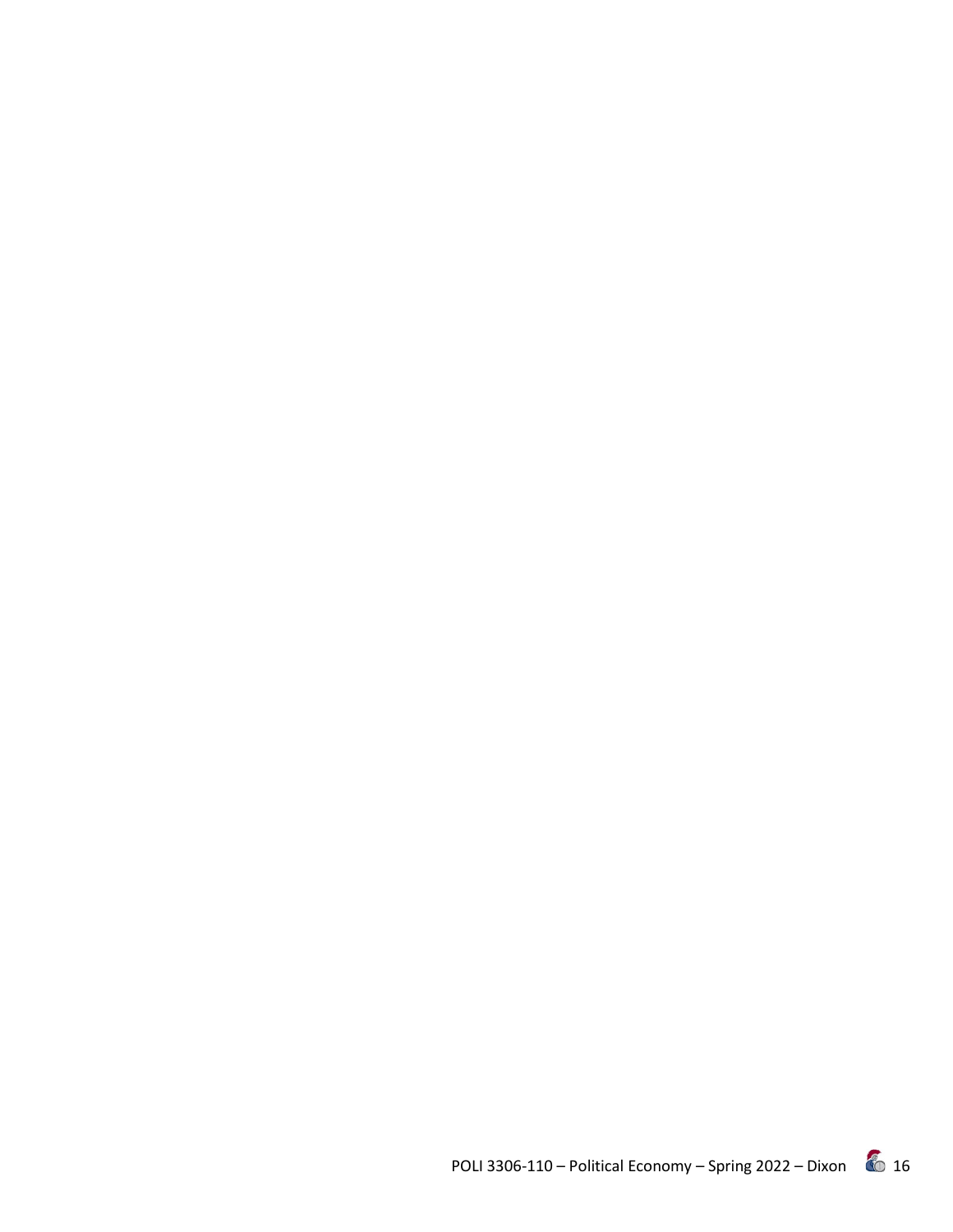#### POLI 3306

Assignment 2: Explaining Wealth Inequality in the United States

*Directions*: Write a well-argued, properly cited, 1000-2000 word paper evaluating the explanatory power and implications of the *wealth privilege model* (Williams 2017). Draw upon and critique the evidence produced by Williams himself, while also taking evidence from our other authors (the ones that deal with unequal wealth, at any rate) into account. Additional research is welcome – provided it consists of peer-reviewed academic articles or scholarly books – but *not* necessary. What *is* necessary is that you thoroughly examine the evidence in the assigned readings in your paper. If you conclude that the wealth privilege model is unsound, then support some alternative explanation for current wealth inequalities, especially racial wealth inequality. If you find the wealth privilege model to be sound, then rebut both the life cycle model and the "culture of poverty" explanation for racial wealth inequality. Conclude your paper with either some policy proposals which are consistent with your findings on wealth inequality, or with an argument against taking any policy action on this issue.

#### Checklist for your convenience:

Uses APSA-style references throughout the body of the paper – there is a guide on Canvas but generally it is ([Authors' Last Names] [Year Published], [Page Number]). If you use the authors' last names in the sentence, then you only need to include the year and page number in parentheses. If what you discuss cannot be found on any one or two pages of the source but is instead spread throughout the work, it is common to omit the page number entirely.

Introductory paragraph contains the thesis of the paper. People often write this last, after they've figured out what they are trying to say.

Has some actual critique of the assigned materials – not just stylistic criticisms about how easy or hard the material is to read (this is an analysis of the argument and evidence, not merely a review of the writer's abilities), but rather substantive criticisms of what the author claims and the gaps between those claims and the evidence produced to support them.

Evaluates the explanatory power of the wealth privilege model (e.g. it might discuss and critique the evidence surrounding each of the three causal pathways posited by the model, or compare it to another, better, model of wealth gaps).

\_\_\_\_\_ Evaluates the implications of the wealth privilege model (what does this mean for things like rights, justice, merit, market incentives, policy outcomes, the nature of the US economy and/or government, etc)

\_\_\_\_\_ Given the paper's thesis about the wealth privilege model, the paper *either* 

*\_\_\_\_\_*contains an alternative explanation for racial wealth inequalities (and some evidence that it better explains wealth inequalities than does the wealth privilege model) **or** 

*\_\_\_\_\_*rebuts alternative explanations for those inequalities (life cycle and culture-of-poverty explanations).

Appropriate policy recommendations or warnings that match your explanation of wealth inequality. After all, this is a political science course, not a pure economics course.

Makes extensive use of the assigned readings (but not lengthy direct quotes from them – paraphrase or summarize instead, with a reference to the pages on which the information appears)

\_\_\_\_\_ If any unassigned readings or other outside sources are used, there is an APSA-formatted Works Cited page at the end of the paper listing the details of those sources.

\_\_\_\_\_ 1000-2000 words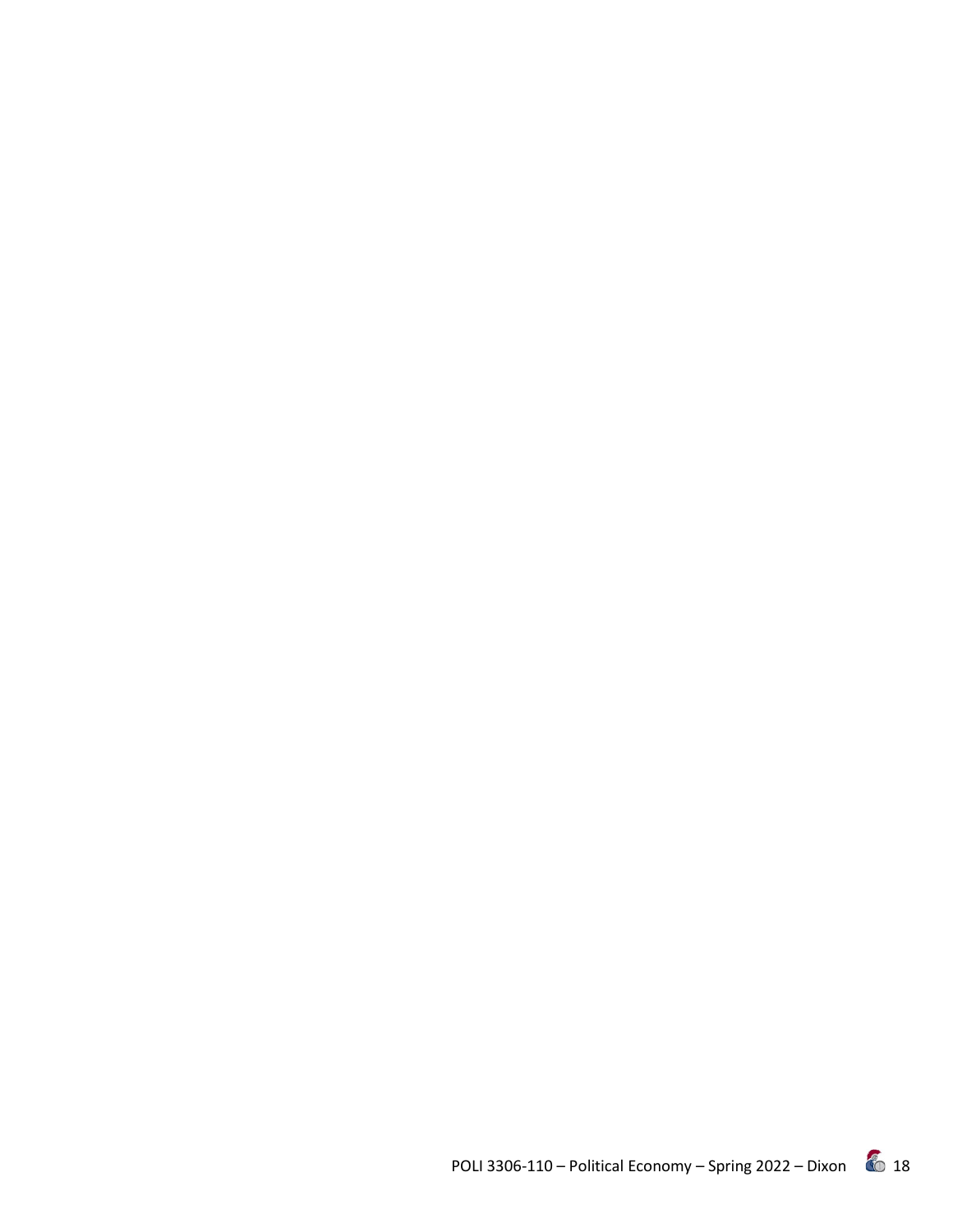POLI 3306 Name\_\_\_\_\_\_\_\_\_\_\_\_\_\_\_\_\_\_\_\_\_\_\_\_\_\_\_\_\_\_\_\_

Assignment 3: Predicting Growth in Industrialized Democracies **PRINT CLEARLY!** 

This exercise aims to familiarize you with social science research on the economic performance of differentlyglobalized social-economic systems in industrialized democracies. It also aims to reinforce how social science approaches controversial issues: by first formulating hypotheses, then gathering data to test the hypotheses, and finally comparing the data to what the researcher expected to find in order to evaluate each hypothesis. **Note that a good** *grade* **is possible even with incorrect** *predictions* **(this is – or ought to be – how social science works). So don't read ahead – just take the exercise one step at a time.** You will need a calculator, a pen, a pencil, and a computer with Internet access for this exercise.

- A. Think about what leads to per-capita economic growth. What policies and attitudes should be good for the economy? I've listed some factors that might be relevant below. For each one, indicate how you would expect that factor to affect economic growth – "INCREASE(S)", "DECREASE(S)", or "DO(ES) NOT AFFECT." These are your hypotheses (expected empirical relationships). Then write 3-4 sentences explaining the theory behind your predictions.
	- 1. Tax Policies.
		- a. In general, **higher** taxes as a share of the economy \_\_\_\_\_\_\_\_\_\_\_\_ growth.
		- b. **Higher** corporate taxes **Example 2** growth.
		- c. **Higher** personal income taxes \_\_\_\_\_\_\_\_\_\_\_\_\_\_ growth.
		- d. **Higher** consumption taxes \_\_\_\_\_\_\_\_\_\_\_\_\_\_\_ growth.
		- e. **The most important** of these statements (i.e. best test of your theory) is

(circle one) a b c d

f. The reasoning (theory) behind my hypotheses is: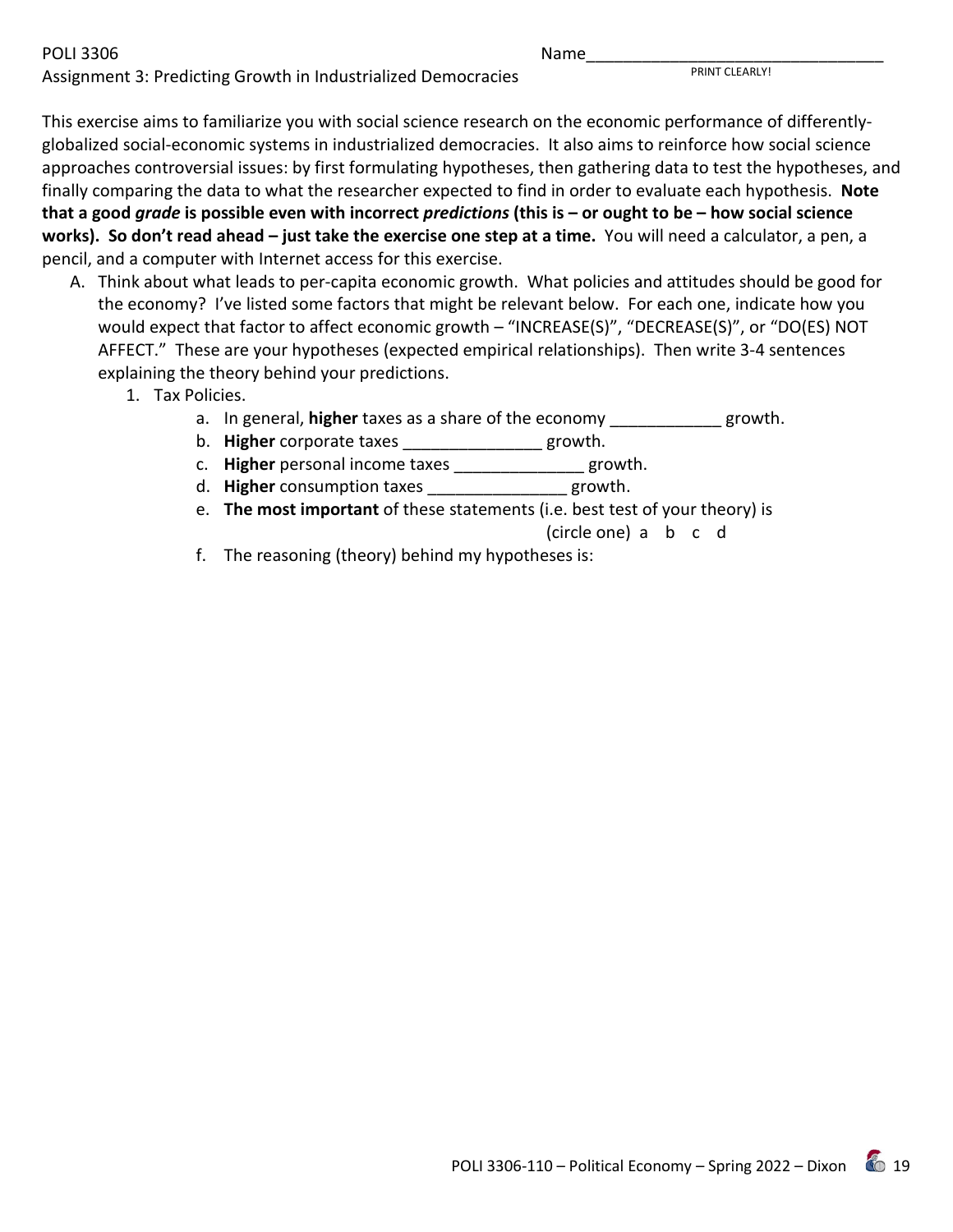- 2. Social spending.
	- a. In general, **higher** government social spending as a share of the economy **with the set of the set of the set of** growth.
	- b. **Higher** government education spending \_\_\_\_\_\_\_\_\_\_\_\_\_\_\_ growth.
	- c. **Higher** shares of total health care expenses paid for by the government **with the same of the same of the same** growth.
	- d. **The most important** of these statements is (circle one) a b c
	- e. The reasoning (theory) behind my hypotheses is:

- 3. Labor policy.
	- a. National bargaining over wages (a **high degree of wage coordination**) growth.
	- b. Minimum wage laws \_\_\_\_\_\_\_\_\_\_\_\_\_\_\_\_\_ growth.
	- c. A **higher** proportion of workers in **unions** \_\_\_\_\_\_\_\_\_\_\_\_\_ growth.
	- d. **The most important** of these statements is (circle one) a b c
	- e. The reasoning (theory) behind my hypotheses is: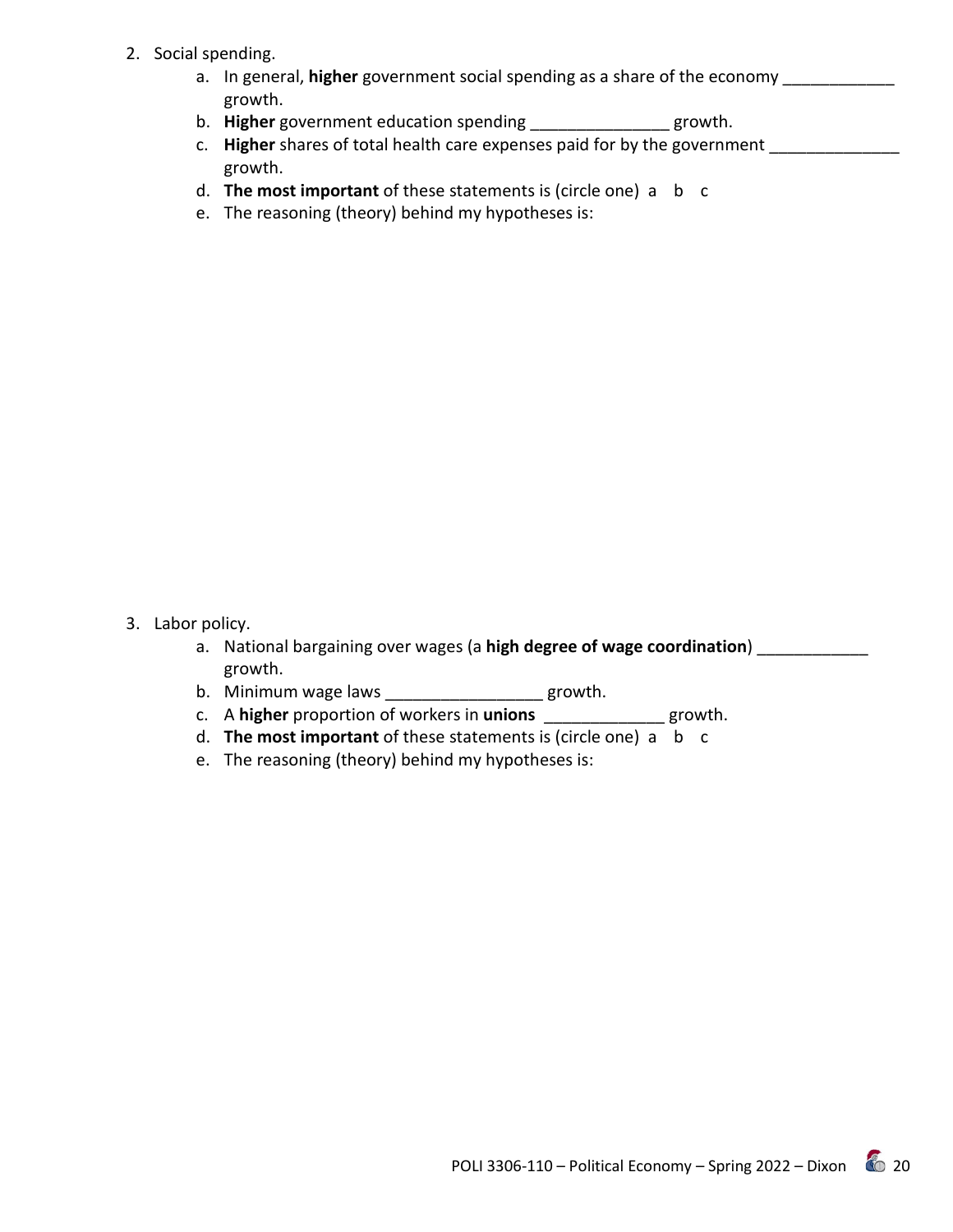#### 4. Ruling Ideology.

a. Economic growth will be **high** when (circle one)

Leftists [Socialists or Social Democrats] Centrists [free market liberals like US Democrats] Rightists [conservatives like US Republicans] receive more of the vote.

b. Economic growth will be **low** when (circle one)

Leftists [Socialists or Social Democrats] Centrists [free market liberals like US Democrats] Rightists [conservatives like US Republicans] receive more of the vote.

- c. **The more important** of these statements is (circle one) a b
- d. The reasoning (theory) behind my hypotheses is:

5. Globalization.

- a. Membership in a supranational government like **the European Union** \_\_\_\_\_\_\_\_\_\_\_\_\_\_\_ growth.
- b. **Economic globalization** (high and unfettered trade and investment) \_\_\_\_\_\_\_\_\_\_\_\_\_\_\_\_ growth.
- c. **Social globalization** (high levels of foreign population, tourism, internet, television, newspapers, and cultural icons like McDonald's and Ikea) \_\_\_\_\_\_\_\_\_\_\_\_\_\_\_\_\_ growth.
- d. **Political globalization** (participation in UN operations, treaties, and other international institutions) errowth.
- e. **The most important** of these statements is (circle one) a b c d
- f. The reasoning (theory) behind my hypotheses is: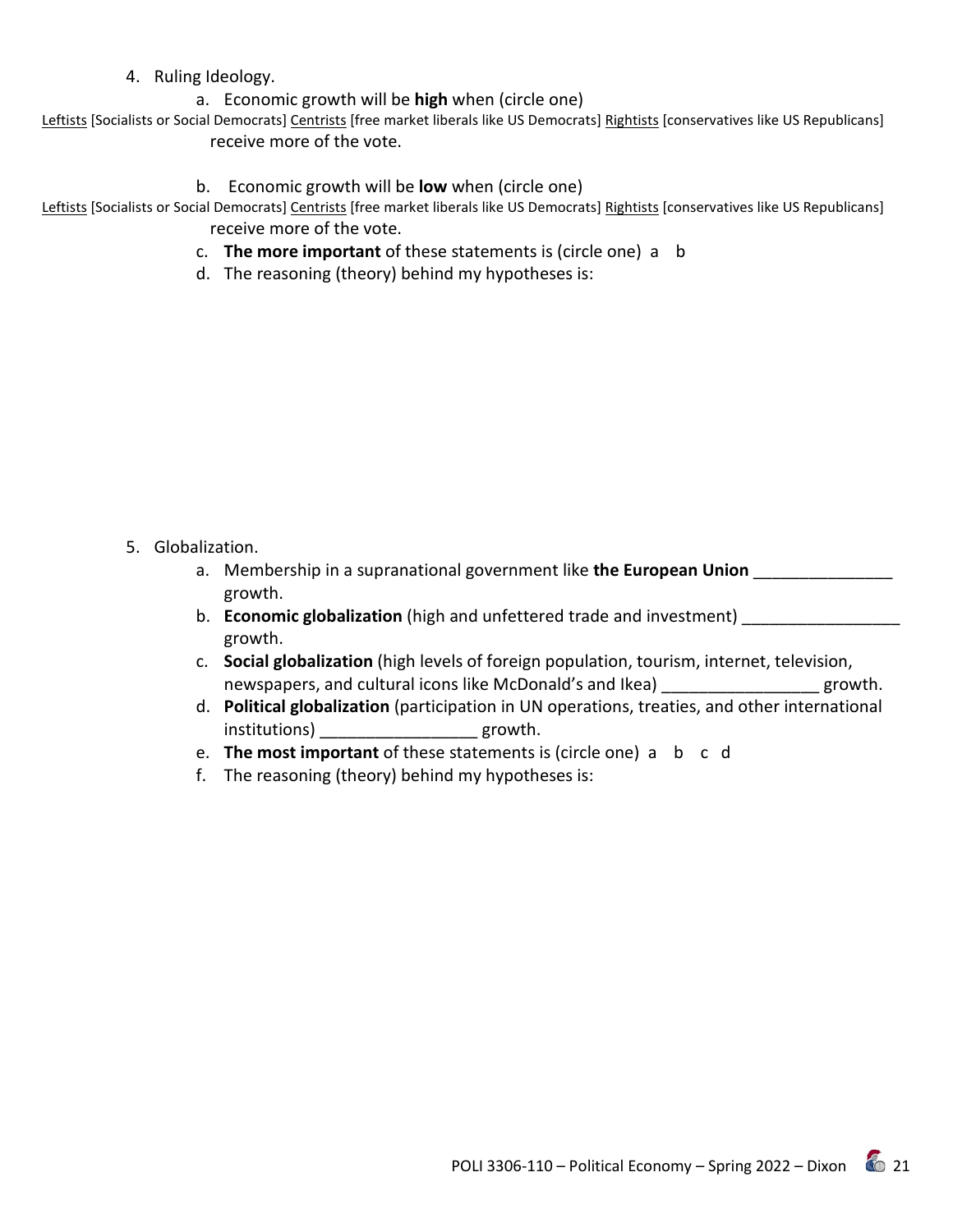- B. Predict the economic performance of the following dozen social-economic systems. Each system is identified only by a letter. You are trying to predict the average annual per capita GDP growth rate of each country over a nine-year period (2011-2018). All of these are industrialized democracies which have long since gone through the developmental "take-off" and entered the "plateau" associated with very high levels of per capita GDP. Moreover, they experienced the tail end of the Great Recession in the 2010s. Hence, these systems all have relatively low average rates of growth (between -0.18% and 1.7%) – but which ones had lower rates and which ones had higher rates? Simply follow these steps to make your predictions (*you should use a pencil for the rest of this exercise)*:
	- 1. **Look at the data in Table 2 (attached)**. Taking into account this data and each of your hypotheses**, complete the Taxation, Social Welfare, Labor Policy, and Ruling Ideology columns in Table 1. Each cell should have H, M, or L** – which stand for whether you expect that factor to produce High, Medium, or Low economic growth in each system. **Each column should have 4 L's, 4 M's, and 4 H's** (you may need to look at a second indicator in a category to break ties). **Ignore the R/W, Actual Growth, and Actual HML columns for now**.

| System       | Taxation | R/W* | Social  | $R/W^*$ | Labor  | $R/W^*$ | Ruling   | $R/W^*$ | Globali- | $R/W^*$ | Actual  | Actual  |
|--------------|----------|------|---------|---------|--------|---------|----------|---------|----------|---------|---------|---------|
|              |          |      | Welfare |         | Policy |         | Ideology |         | zation   |         | Growth* | $HML^*$ |
| A            |          |      |         |         |        |         |          |         |          |         |         |         |
| B            |          |      |         |         |        |         |          |         |          |         |         |         |
| $\mathsf{C}$ |          |      |         |         |        |         |          |         |          |         |         |         |
| D            |          |      |         |         |        |         |          |         |          |         |         |         |
| E            |          |      |         |         |        |         |          |         |          |         |         |         |
| F            |          |      |         |         |        |         |          |         |          |         |         |         |
| G            |          |      |         |         |        |         |          |         |          |         |         |         |
| H            |          |      |         |         |        |         |          |         |          |         |         |         |
|              |          |      |         |         |        |         |          |         |          |         |         |         |
|              |          |      |         |         |        |         |          |         |          |         |         |         |
| К            |          |      |         |         |        |         |          |         |          |         |         |         |
|              |          |      |         |         |        |         |          |         |          |         |         |         |

*Table 1: Applying and Evaluating Your Hypotheses*

\* *Ignore these columns for now*.

- 2. Now use what you've written in Table 1 to **rank order A-L from HIGHEST expected growth to LOWEST expected growth on the line below this question**. (Example: B, D, E, L, K, A, J, I, H, C, F, G means that you expect B to have very high growth and G to have very low growth). Use any system you want, but an H-H-H-H-H country ought to have pretty high expected growth and an L-L-L-L-L should have pretty low expected growth.
- 3. Now **fill in the Expected GDP Growth Rates column of Table 2** with the following average percapita growth rates (rounded, although ties were broken with additional digits), using the rankordering you established above: 1.10, 1.05, 1.01, 0.84, 0.59, 0.52, 0.50, 0.46, 0.33, 0.16, 0.12, -1.00. Congratulations! You have formulated hypotheses about comparative political economy under globalization and used your hypotheses to make predictions about national growth rates.

\_\_\_\_\_\_\_\_\_\_\_\_\_\_\_\_\_\_\_\_\_\_\_\_\_\_\_\_\_\_\_\_\_\_\_\_\_\_\_\_\_\_\_\_\_\_\_\_\_\_\_\_\_\_\_\_\_\_\_\_\_\_\_\_\_\_\_\_\_\_\_\_\_\_\_\_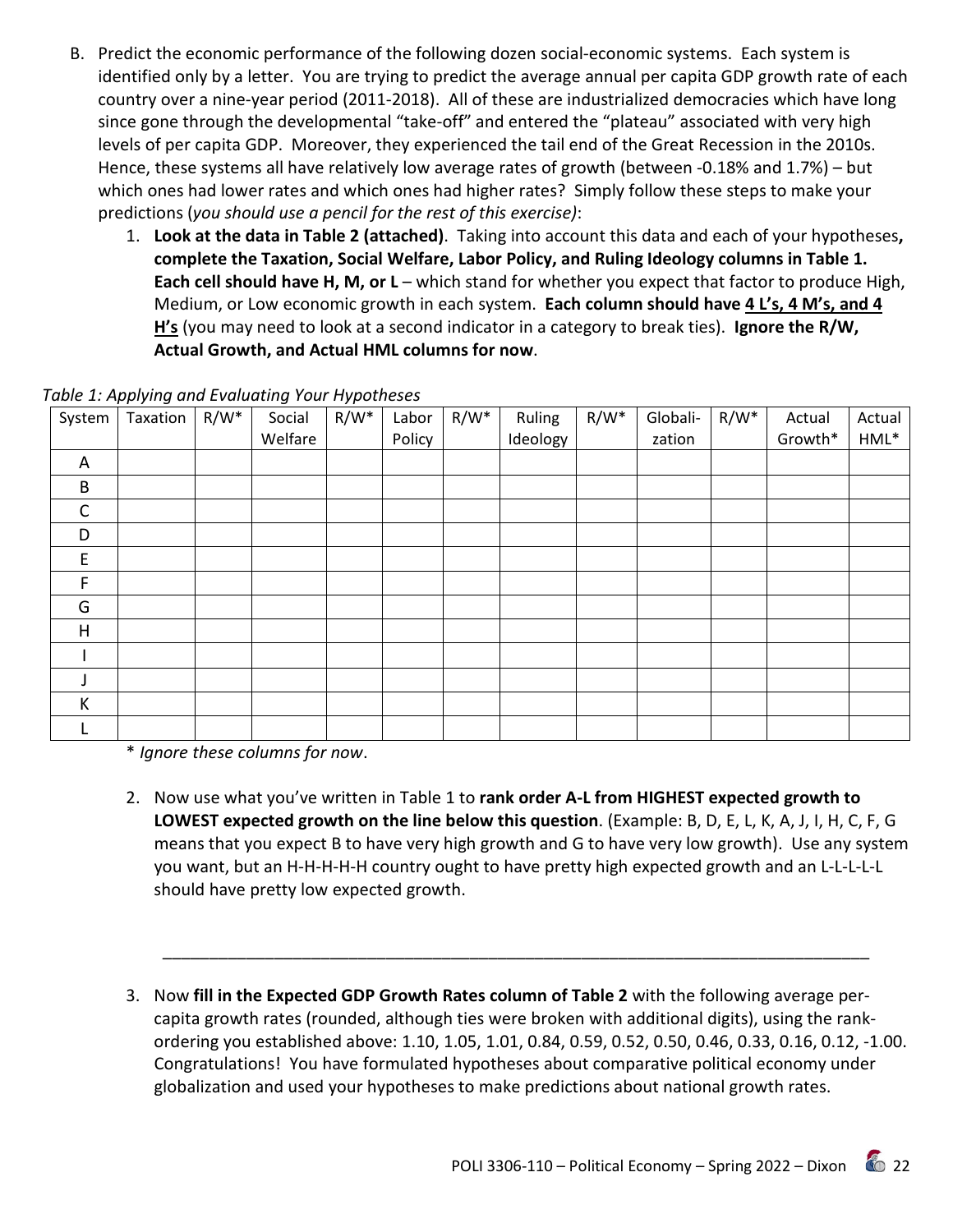- C. Now let's see whether your hypotheses are correct:
	- 1. First, look **at the real country names and growth rates** on Canvas (under Assignment Resources).
		- a. **Copy the Actual Growth Rate for each system onto Table 1 and Table 2.**
		- b. **Look at Table 2. Subtract your prediction for each country from the actual figure for that country. Now drop any negative sign to get the absolute value of the difference**. (Example: if you wrote 0.7 and the real growth rate was 0.6, you would calculate 0.6-0.7, which is -0.1. Dropping the negative sign gives you the absolute value of the difference, which is 0.1) This is your error for each country. **Write your error for each system (country) in the Error column of Table 2**.
		- c. Now add all of your errors together. **What is the total? \_\_\_\_\_\_\_**
		- d. If you knew nothing about any country and simply guessed the average growth rate (0.47%) for every single country, your errors would add up to 4.6%. **Did you do better** (your total error is lower than 4.6%) **or worse** (your total error is higher than 4.6%) **than simply guessing the average** for every case?
	- 2. Now it's time to see which of your hypotheses fared best (and worse). Go back to Table 1. **In the Actual HML column of Table 1, write H if the country's Actual GDP Growth Rate (the data, not your expectations) was in the top four, M if the country's growth rate was in the middle four, and L if the country's growth rate was in the lower four**.
	- 3. Now **fill in the R/W columns to the right of each of your predictions on Table 1 by writing in**

| <b>Your Letter</b> | <b>Actual HML</b> | Write In |
|--------------------|-------------------|----------|
|                    | Η                 |          |
|                    | M                 | ი        |
|                    |                   | $-1$     |
|                    | Η                 | 0        |
|                    | M                 | 1        |
|                    |                   |          |
|                    | Н                 | -1       |
|                    | M                 | N        |
|                    |                   |          |

Example: You wrote H for Taxation, L for Social Welfare, L for Labor Policy, M for Ruling Ideology, and M for Globalization. If the Actual HML cell for that country says H, then you would write 1, -1, -1, 0, and 0 in the R/W columns, from left to right.

4. Add up the points you just assigned in each R/W column. What are the totals?

Taxation: \_\_\_\_\_

Social Welfare:

Labor Policy: \_\_\_\_\_

Ruling Ideology: \_\_\_\_\_

Globalization: \_\_\_\_\_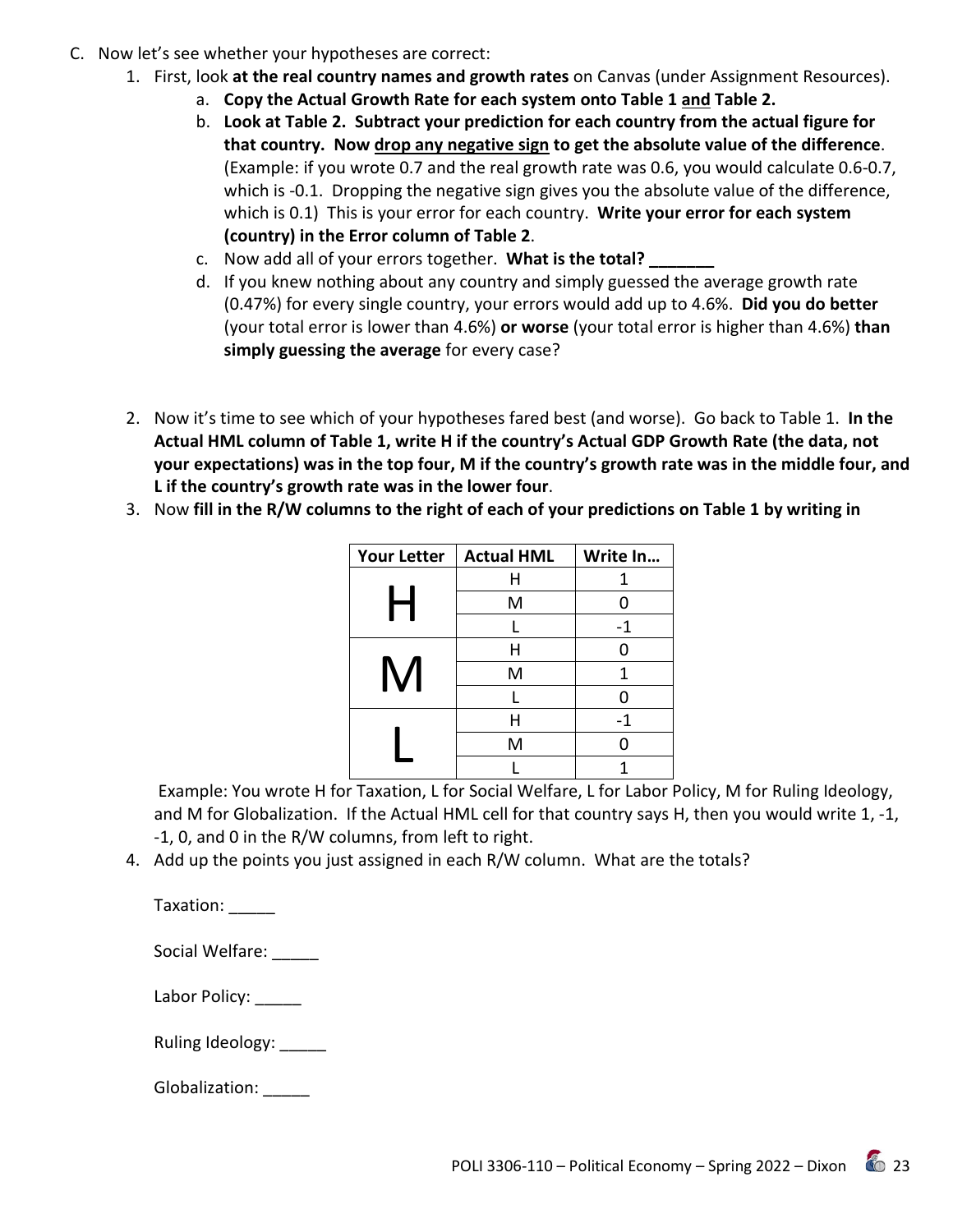- 5. On any set of issues, you could have averaged 1-2 points (i.e. an average R/W score of 1.33) by simply picking random letters for every system, making sure to use each letter only four times. Which hypotheses, if any, performed better than just guessing the average?
- 6. Which hypothesis fared the best?
- 7. Which fared the worst?
- 8. Were there any surprises in the results?
- 9. Did you get anything completely backwards (a negative R/W score may be a sign that you had it all wrong)?
- 10. Do these results change your opinion about the economic effects of taxes, social welfare spending, labor unions, ruling ideology, and/or globalization?

11. Was this a fair test of your hypotheses, or could you design a better one?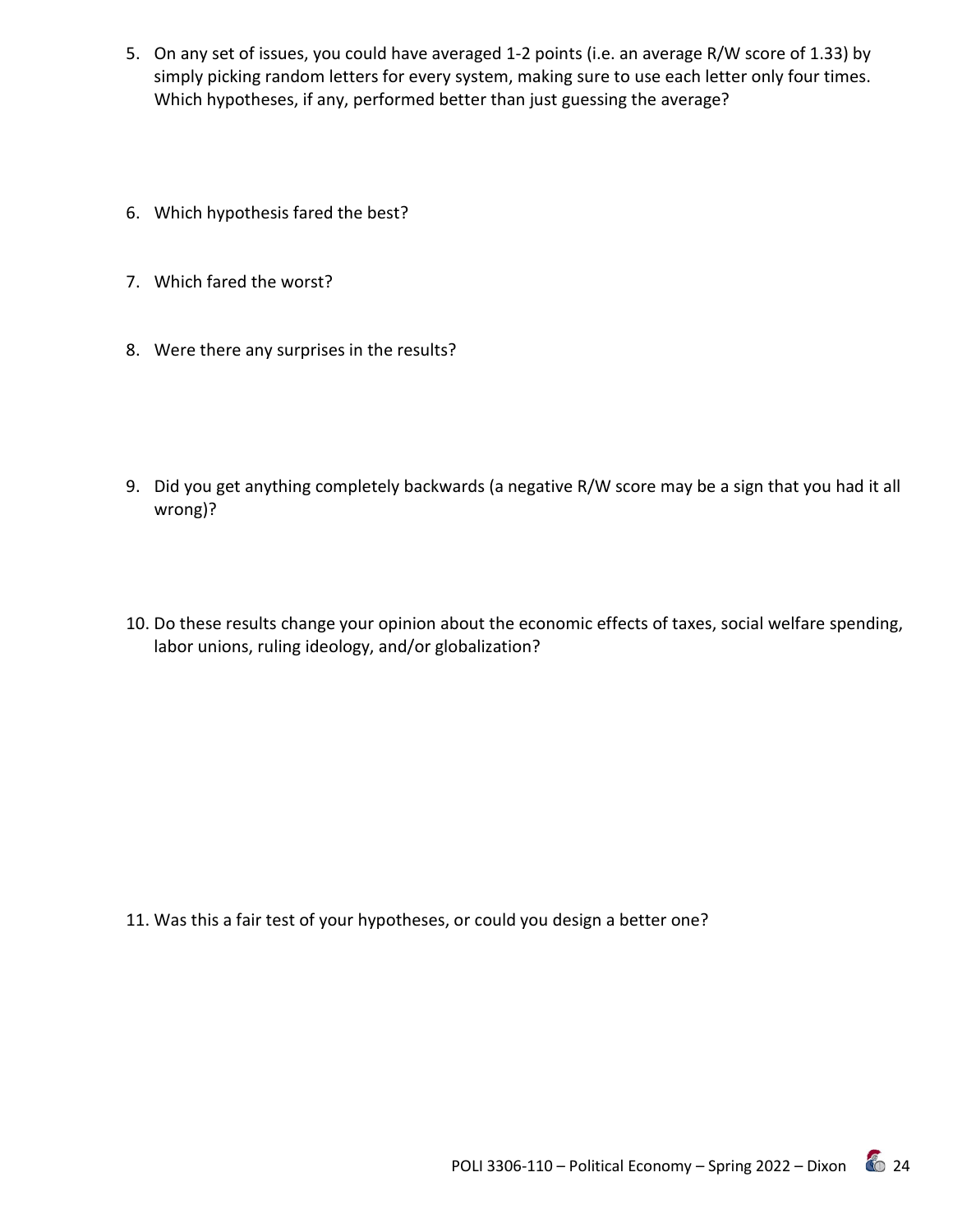| Taxation |                      |                                   |                                   | Social Welfare                |                                           |                                       |                                                       | Labor               |                                             |                                       | Ruling<br>Ideology |                   | Globalization      |                 |                                                  |                                                   | Growth                                            |                                            |                                           |       |
|----------|----------------------|-----------------------------------|-----------------------------------|-------------------------------|-------------------------------------------|---------------------------------------|-------------------------------------------------------|---------------------|---------------------------------------------|---------------------------------------|--------------------|-------------------|--------------------|-----------------|--------------------------------------------------|---------------------------------------------------|---------------------------------------------------|--------------------------------------------|-------------------------------------------|-------|
| System   | Taxes<br>as %<br>GDP | Corp<br>Income<br>Tax as<br>% GDP | Pers<br>Income<br>Tax as<br>% GDP | Consumpt<br>Taxes as<br>% GDP | Gov't<br>Social<br>Spend<br>as $%$<br>GDP | Gov't<br>Educ<br>Spend<br>as %<br>GDP | Gov't % of<br>Total<br><b>Health Care</b><br>Spending | Min<br>Wage<br>Law? | Wage<br>Coord<br>Score <sup>1</sup><br>2000 | Union<br>Density <sup>2</sup><br>2000 | %<br>Left<br>Vote  | %<br>Cent<br>Vote | %<br>Right<br>Vote | EU?             | Econ.<br>Globali<br>zation<br>Index <sup>4</sup> | Social<br>Globali<br>zation<br>Index <sup>4</sup> | Polit.<br>Globali<br>zation<br>Index <sup>4</sup> | Expect.<br>GDP<br>Growth,<br>2011-<br>2020 | Actual<br>GDP<br>Growth,<br>2011-<br>2020 | Error |
| A        | 28.8                 | 5.5                               | 11.2                              | 7.5                           | 17.2                                      | 4.8                                   | 67.4                                                  | No                  | $\overline{2}$                              | 24.7                                  | 7                  | 40                | 42                 | No              | 75.1                                             | 84.6                                              | 89.6                                              |                                            |                                           |       |
| B        | 44.1                 | 3.1                               | 13.1                              | 10.3                          | 27.1                                      | 6.1                                   | 76.2                                                  | Yes                 | 4                                           | 55.6                                  | 38                 | 52                | 11                 | Yes             | 92.3                                             | 89.2                                              | 95.3                                              |                                            |                                           |       |
| С        | 33.3                 | 3.5                               | 11.9                              | 7.7                           | 17.3                                      | 5.1                                   | 70.4                                                  | Yes                 |                                             | 28.1                                  | 20                 | 65                | 9                  | No              | 80.1                                             | 90.6                                              | 93.3                                              |                                            |                                           |       |
| D        | 43.6                 | 2.7                               | 7.6                               | 10.7                          | 30.3                                      | 5.7                                   | 78.5                                                  | Yes                 | 2                                           | 8.1                                   | 31                 | 45                | $\overline{2}$     | Yes             | 70.2                                             | 85.5                                              | 97.0                                              |                                            |                                           |       |
| E.       | 36.1                 | 1.6                               | 9.0                               | 10.1                          | 27.0                                      | 4.6                                   | 77.7                                                  | <b>No</b>           | 4                                           | 25.6                                  | 19                 | 49                | 28                 | Yes             | 68.8                                             | 84.8                                              | 90.1                                              |                                            |                                           |       |
| F.       | 42.0                 | 3.1                               | 10.8                              | 9.8                           | 25.3                                      | 4.6                                   | 74.7                                                  | No                  | 4                                           | 36.1                                  | 27                 | 19                | 49                 | Yes             | 72.2                                             | 78.2                                              | 96.2                                              |                                            |                                           |       |
| G        | 27.1                 | 3.7                               | 5.2                               | 4.6                           | 17.4                                      | 3.6                                   | 81.5                                                  | No                  | 5                                           | 22.2                                  | 26                 | 64                | 4                  | No              | 48.3                                             | 61.3                                              | 86.7                                              |                                            |                                           |       |
| н        | 38.3                 | 3.2                               | 7.1                               | 10.7                          | 21.3                                      | 5.4                                   | 74.9                                                  | Yes                 | 4                                           | 23.1                                  | 3                  | 68                | 27                 | Yes             | 93.1                                             | 88.8                                              | 93.2                                              |                                            |                                           |       |
|          | 42.8                 | 10.0                              | 10.0                              | 11.6                          | 22.0                                      | 7.0                                   | 83.6                                                  | <b>No</b>           | 5                                           | 53.7                                  | 55                 | 34                | 8                  | No <sup>3</sup> | 77.6                                             | 85.2                                              | 89.7                                              |                                            |                                           |       |
|          | 47.9                 | 3.2                               | 14.0                              | 12.4                          | 28.6                                      | 7.0                                   | 83.2                                                  | No                  | 3                                           | 79.1                                  | 42                 | 46                | 10                 | Yes             | 87.3                                             | 86.1                                              | 95.8                                              |                                            |                                           |       |
| K        | 35.4                 | 3.2                               | 10.2                              | 10.4                          | 20.9                                      | 5.2                                   | 81.6                                                  | No                  |                                             | 29.7                                  | 0                  | 57                | 33                 | Yes             | 73.4                                             | 87.4                                              | 95.5                                              |                                            |                                           |       |
|          | 26.7                 | 2.4                               | 9.1                               | 3.9                           | 16.8                                      | 5.5                                   | 45.4                                                  | Yes                 |                                             | 12.8                                  | 0                  | 49                | 46                 | No              | 62.0                                             | 79.3                                              | 92.3                                              |                                            |                                           |       |

# *Table 2: Data on each system (averages from 2000-2010 unless otherwise specified)*

*Sources:* OECD (taxation and social spending), World Bank (education spending, health care spending), Kenworthy 2001 (wage coordination scores), Visser 2006 (union density), Party Manifesto Project (Left/Center/Right vote: < -14 = left, -14 to 14 = center, > 14 = right, Parl./Pres. election closest to 2010), KOF Globalization Index

<sup>1</sup> Wage Setting Coordination Scores. 1 = fragmented wage bargaining, confined largely to individual firms or plants; 2 = bargaining mainly at industrylevel with little or no pattern-setting; 3 = industry- level bargaining with reasonably strong pattern-setting but only moderate union concentration; 4 = centralized bargaining by confederation(s) or government imposition of wage schedule/freeze – without a peace obligation, high degree of union concentration and extensive, regularized pattern-setting, tacit coordination of bargaining by employer organizations with extensive pattern-setting; 5 = centralized bargaining by confederation(s) or government imposition of wage schedule/freeze – with a peace obligation, extremely high degree of union concentration and coordination of industry bargaining by confederation, extensive coordination of bargaining by employer organizations with extensive pattern-setting.

<sup>2</sup> Union density = "union membership as a proportion of wage and salary earners in employment."

<sup>3</sup> Member of European Common Market but not the European Union itself.

<sup>4</sup> See following page for a full list of variables in the KOF Globalization Indexes.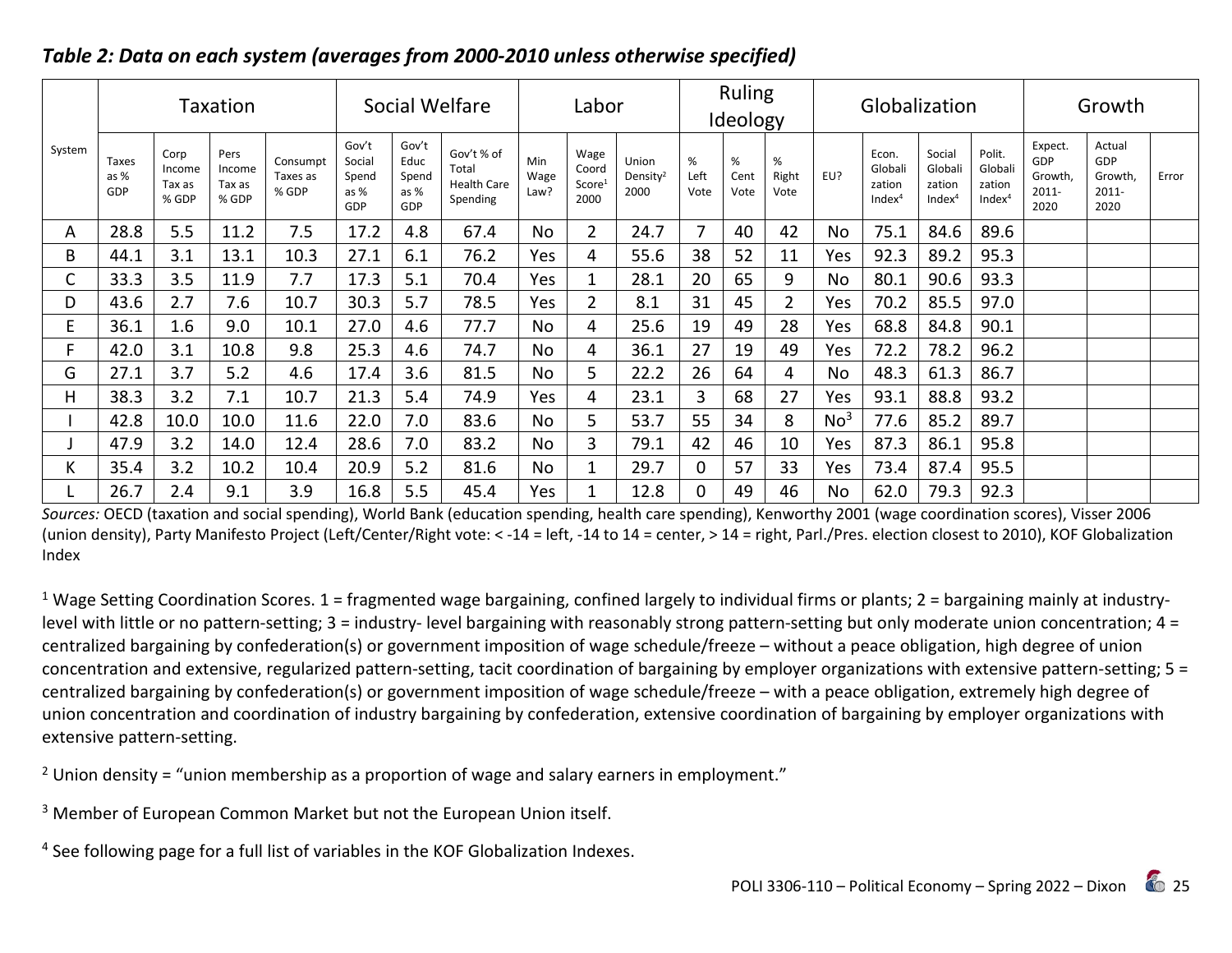# **KOF Indexes ofGlobalization**

|           | <b>Indices and Variables</b>                                    | <b>Weights</b> |
|-----------|-----------------------------------------------------------------|----------------|
| A.        | <b>Economic Globalization</b>                                   |                |
|           | i) Actual Flows                                                 | (50%)          |
|           | Trade (percent of GDP)                                          | (22%)          |
|           | Foreign Direct Investment, stocks (percent of GDP)              | (27%)          |
|           | Portfolio Investment (percent of GDP)                           | (24%)          |
|           | Income Payments to Foreign Nationals (percent of GDP)           | (27%)          |
|           | ii) Restrictions                                                | (50%)          |
|           | <b>Hidden Import Barriers</b>                                   | (23%)          |
|           | <b>Mean Tariff Rate</b>                                         | (28%)          |
|           | Taxes on International Trade (percent of current revenue) (26%) |                |
|           | <b>Capital Account Restrictions</b>                             | (23%)          |
| <b>B.</b> | <b>Social Globalization</b>                                     |                |
|           | i) Data on Personal Contact                                     | (33%)          |
|           | <b>Telephone Traffic</b>                                        | (26%)          |
|           | Transfers (percent of GDP)                                      | (2%)           |
|           | <b>International Tourism</b>                                    | (26%)          |
|           | Foreign Population (percent of total population)                | (21%)          |
|           | International letters (per capita)                              | (25%)          |
|           | ii) Data on Information Flows                                   | (35%)          |
|           | Internet Users (per 1000 people)                                | (36%)          |
|           | Television (per 1000 people)                                    | (38%)          |
|           | Trade in Newspapers (percent of GDP)                            | (26%)          |
|           | iii) Data on Cultural Proximity                                 | (32%)          |
|           | Number of McDonald's Restaurants (per capita)                   | (46%)          |
|           | Number of Ikea (per capita)                                     | (46%)          |
|           | Trade in books (percent of GDP)                                 | (7%)           |
| C.        | <b>Political Globalization</b>                                  |                |
|           | <b>Embassies in Country</b>                                     | (25%)          |
|           | Membership in International Organizations                       | (27%)          |
|           | Participation in U.N. Security Council Missions                 | (22%)          |
|           | <b>International Treaties</b>                                   | (26%)          |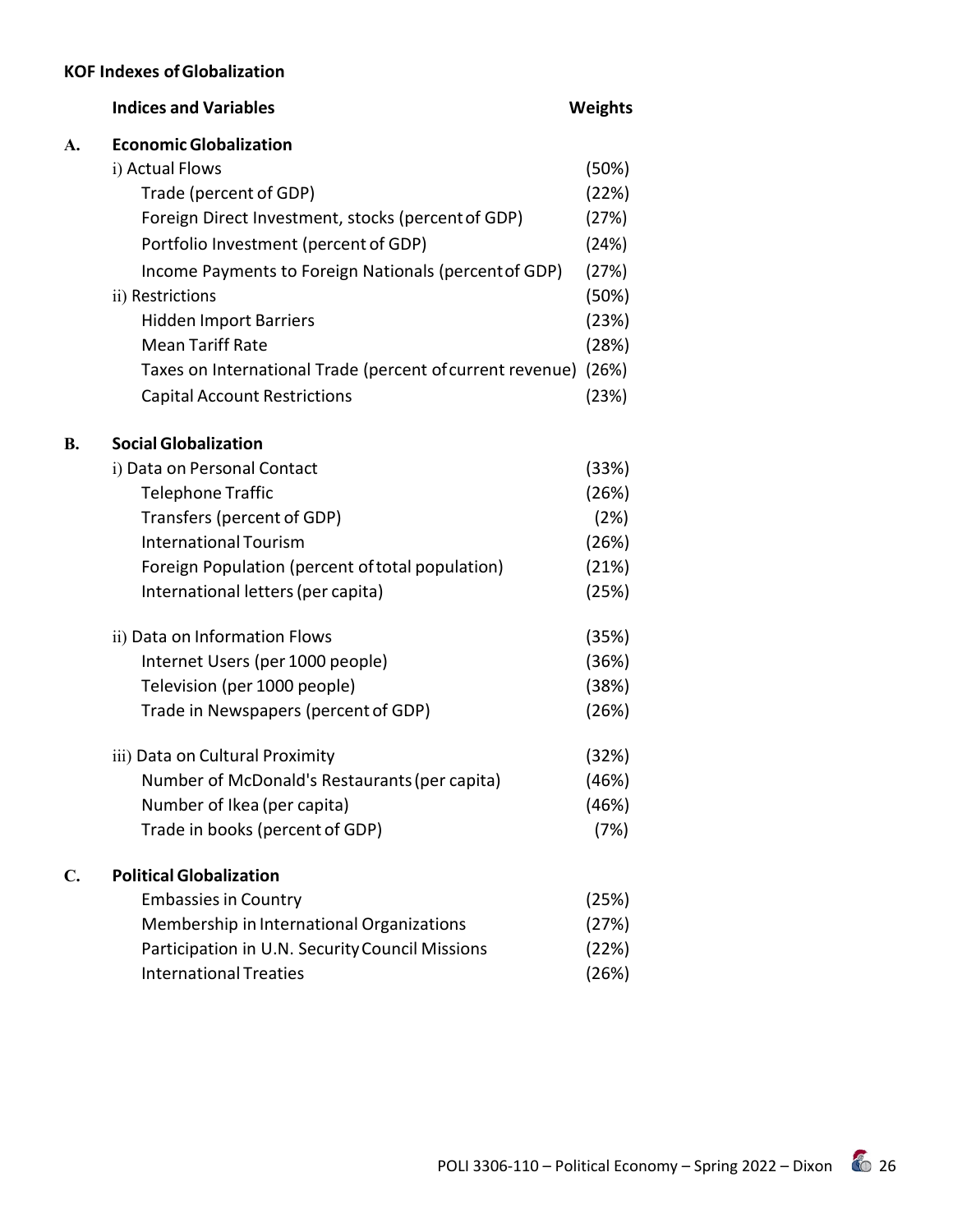POLI 3306 Name \_\_\_\_\_\_\_\_\_\_\_\_\_\_\_\_\_\_\_\_\_\_\_\_\_\_\_\_\_\_\_\_\_

Assignment 4: Critical Political Economy Worksheet (Two-Sided)

From the readings by Marx:

- 1. Standard political economy proceeds from the fact of \_\_\_\_\_\_\_\_\_\_\_\_\_\_\_\_\_\_\_\_\_\_\_\_\_
- 2. What is the *present fact* of political economy from which Marx proceeds?
- 3. How does a worker become a slave to his/her objects?

- 4. What is species-life?
- 5. Why does Marx reject Proudhon's concept of equal wages for all?
- 6. Name one attribute of "crude, unthinking communism."

- 7. What form of communism does Marx favor?
- 8. How does overcoming private property emancipate people?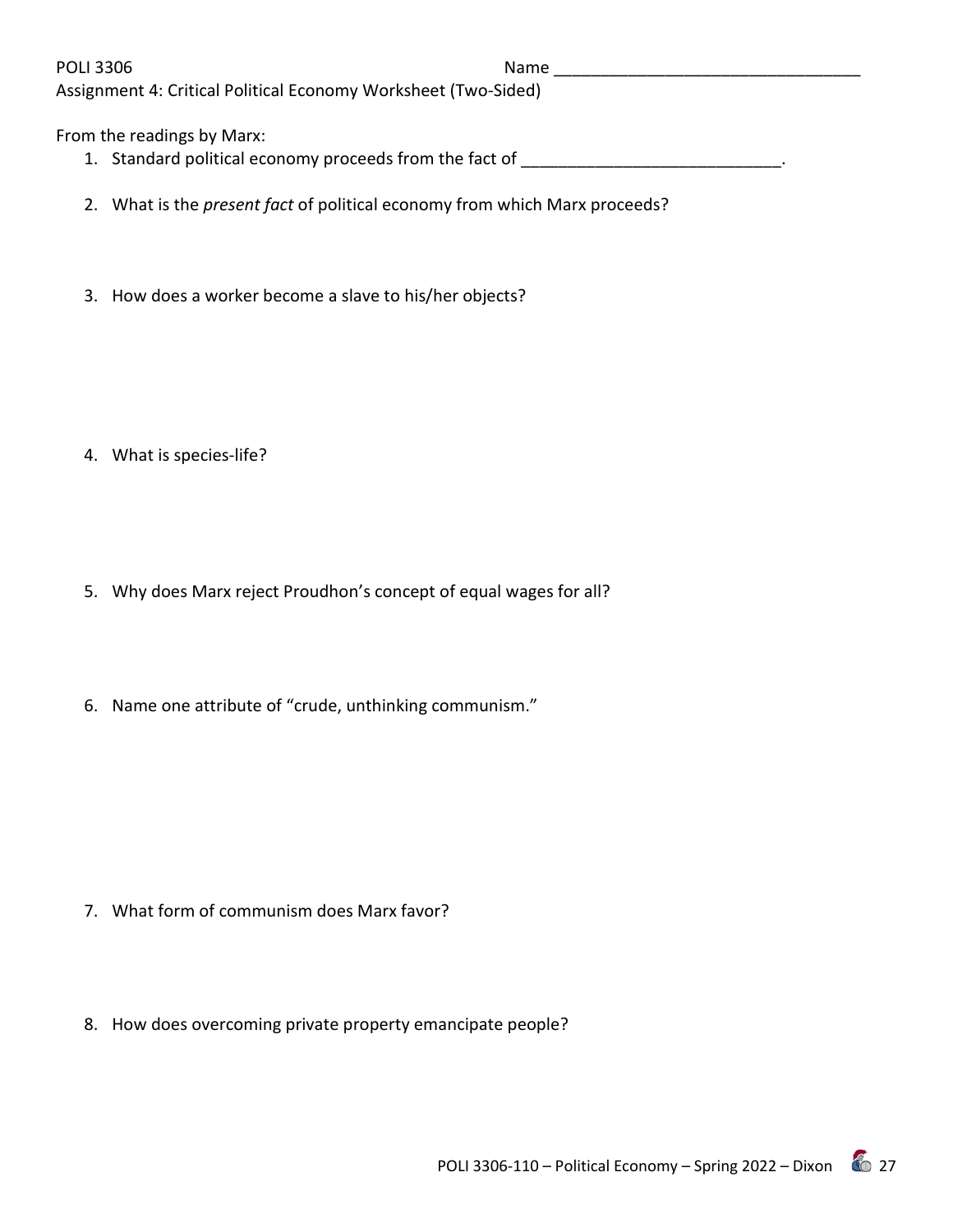From the reading by Allen:

9. What is the main "given" (assumption) of critical race theory?

10. How does Allen characterize neoliberalism?

11. From the perspective of critical race theory, what is happening to the power of the nation-state?

12. What is the image that the bourgeoise has created?

13-17. What are Allen's five theses on white supremacy?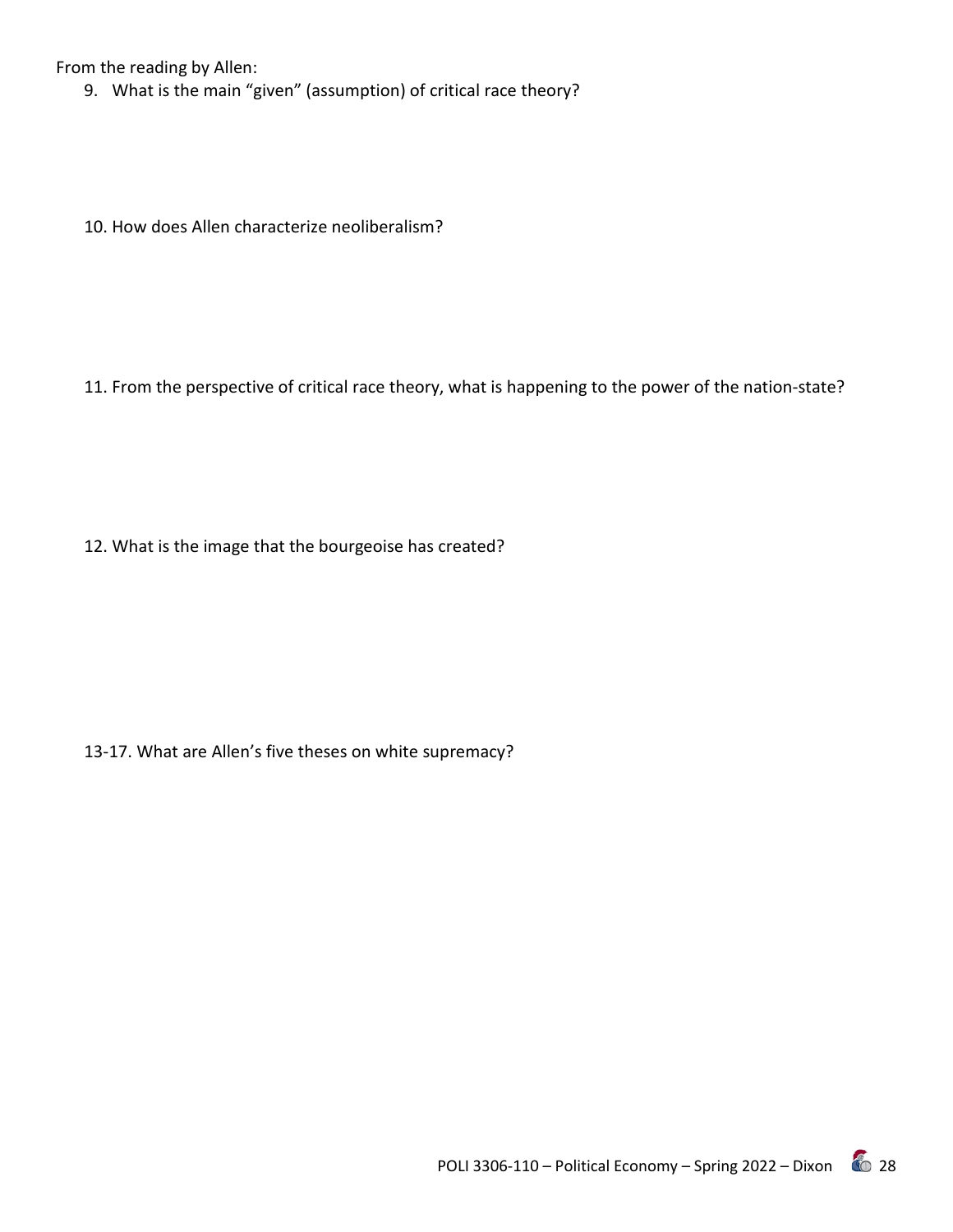# POLI 3306 Assignment 5: Development Theories

This exercise is designed to explore the effects of development policies, regime type, and political culture on development. The exercise focuses on South and Southeast Asia, regions with considerable diversity but also some degree of shared history.

Instructions: This assignment consists of a short report (about six paragraphs in all) and filling out an Excel spreadsheet that does all the math for you.

- 1. In your report, you need to define and measure your dependent variable (development success). What does development success mean? You'll need to be able to rank-order the countries from 1 (most successful) to 11 (least successful) based on their success at development in this century – with **no ties** (use another indicator of success to break ties if needed). The table below offers some data that may be relevant:
	- a. HDI (Human Development Index): a commonly-used combination of life expectancy, education, and income. Interestingly, there is remarkably little variance on this axis. Of 189 ranked countries, most of the South and Southeast Asian ones in this sample are ranked between 129 and 152; only three of the eleven are outside this range. The table includes HDI, the change in HDI this century (HDI in 2018 minus HDI in 2000), and the average annual growth rate of HDI since 2000.
	- b. Life Expectancy (in years): Figures given are for children born in 2018.
	- c. Infant Mortality Rate: The infant death rate per 100,000 infants per year. This measure correlates strongly with indexes of poverty; it also helps capture government performance, since even rudimentary social welfare schemes can dramatically reduce infant mortality.
	- d. Mean Years of Schooling: Besides its use as a measure of social service provision to children, this is often used to examine the degree of gender inequality existing in development policies.
	- e. GNI, or Gross National Income, is broadly similar to GDP in that it attempts to measure the value produced by the economy as a whole. Per capita GNI and average annualized per capita GNI growth rates since 2000 are provided.

| <b>State</b>        | <b>HDI</b> | HDI     | Ave HDI | Life | Infant    | Mean      | Mean      | <b>GNI Per</b> | <b>GNI Per</b> |
|---------------------|------------|---------|---------|------|-----------|-----------|-----------|----------------|----------------|
|                     | 2018       | Change, | Growth, | Exp  | Mortality | Years of  | Years of  | Capita         | Capita Ave     |
|                     |            | 2000-   | 2000-   | 2018 | Rate      | Schooling | Schooling | 2018           | Growth,        |
|                     |            | 2018    | 2018    |      | 2017      | (Male)    | (Female)  |                | 2000-2018      |
|                     |            |         |         |      |           | 2018      | 2018      |                |                |
| Pakistan            | .560       | .111    | 1.17%   | 67   | 61        | 6.5       | 3.8       | 5190           | 2.32%          |
| India               | .647       | .150    | 1.40%   | 69   | 32        | 8.2       | 4.7       | 6829           | 5.04%          |
| Bangladesh          | .614       | .144    | 1.42%   | 72   | 27        | 6.8       | 5.3       | 4057           | 4.52%          |
| Sri Lanka           | .780       | .093    | 0.67%   | 77   | 8         | 11.6      | 10.5      | 11,611         | 4.07%          |
| Myanmar             | .584       | .160    | 1.70%   | 67   | 39        | 4.9       | 5.0       | 5764           | 8.20%          |
| Thailand            | .765       | .116    | 0.87%   | 77   | 8         | 8.0       | 7.5       | 16,129         | 3.12%          |
| Nepal               | .579       | .133    | 1.38%   | 71   | 28        | 6.4       | 4.2       | 2748           | 3.12%          |
| Bhutan <sup>1</sup> | .617       | .157    | 1.56%   | 72   | 26        | 4.2       | 2.1       | 8609           | 4.96%          |
| Cambodia            | .581       | .162    | 1.74%   | 70   | 25        | 5.7       | 4.1       | 3597           | 5.34%          |
| Laos                | .604       | .138    | 1.37%   | 68   | 49        | 5.6       | 4.8       | 6317           | 5.18%          |
| Vietnam             | .693       | .115    | 0.96%   | 75   | 17        | 8.5       | 7.9       | 6220           | 4.44%          |

<span id="page-28-0"></span> $1$  Bhutan's HDI increase and HDI growth are extrapolated from 2005-2018 data, as actual measurements prior to 2005 do not exist.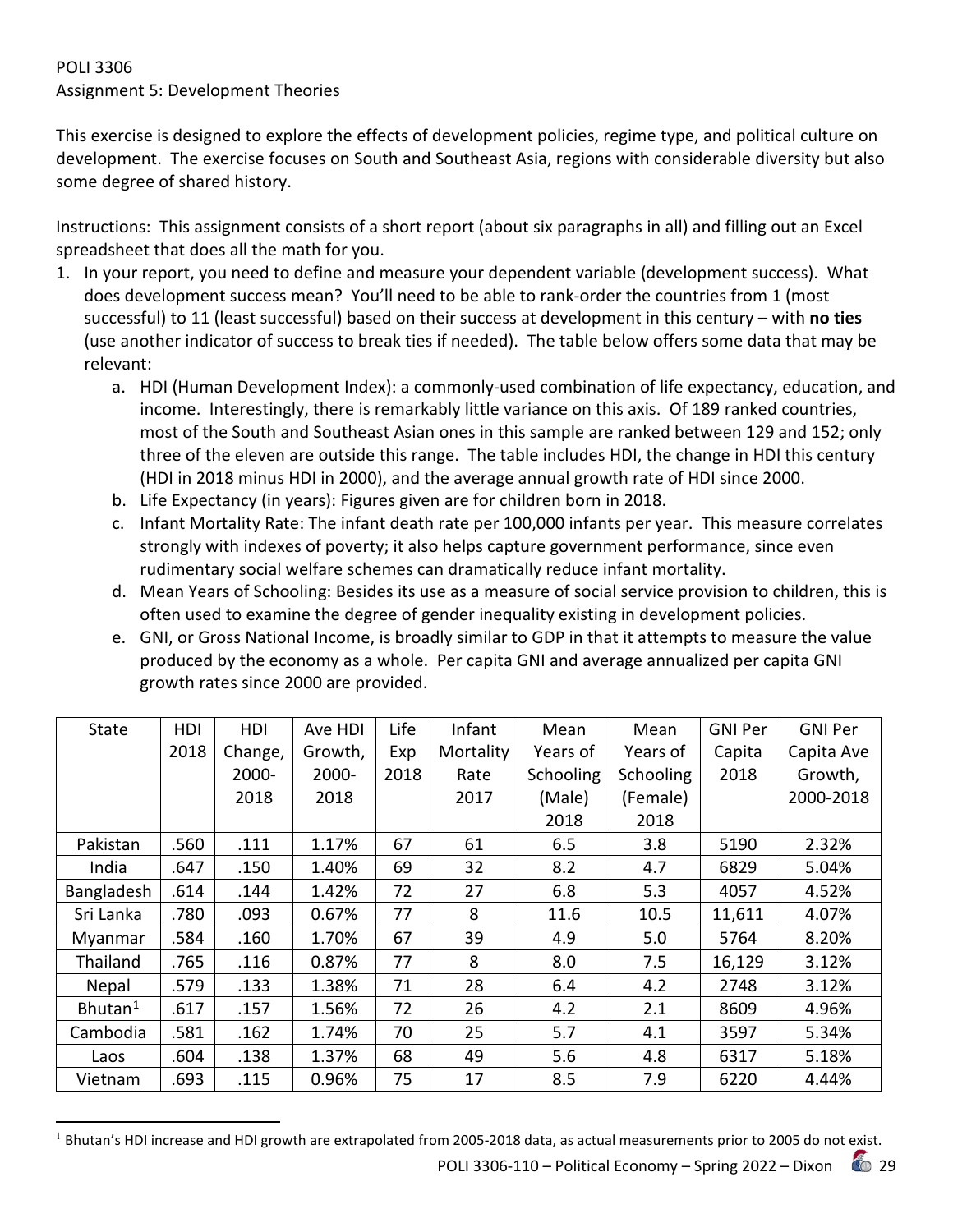- 2. Defend your definition of development success against at least two rival measures from the following list: gender equality, GNI per capita growth, and either HDI change or HDI growth). What makes your measure a better indicator of development success than its rivals?
- 3. Now try to predict development success as you have defined it. You should try three different independent variables (that is, causes or inhibitors of development success). The following chart contains three types of potential independent variables. Once again, you will need to transform the data into rankorderings from 1 (highest expected development success) to 11 (lowest expected development success) with **no ties**.
	- a. Predictor 1 should be an economic predictor. What type of economic policies are likely to generate development success as you have defined it? There are three main economic indicators in the table: economic freedom (higher values indicate more capitalism while lower values reflect less capitalism), the trade-to-GDP ratio (a measure of how open a country is to foreign trade), and foreign aid per capita in 2000. Pick one or create a multiple-item scale that lets you rank-order the countries on expected development success with no ties. Explain why you chose to use the data you used, as opposed to the measures you did not use.
	- b. Predictor 2 should be a political predictor. Many of these countries are nondemocracies, so we cannot just use the vote share of the left vs. the right. Instead, we have to look at institutions, political stability, or both. A country's Polity score reflects how democratic its institutions are (measured by the presence of robust multiparty competition and legislative checks on the executive). A -10 is complete dictatorship, while values around zero are called "anocracy" (i.e. they preserve some semblance of political completion or checks on the executive but fall well short of democracy). Polity scores above 5 are generally considered to be democratic, with the maximum score being 10. The instability measures record the number of years the state's Polity score changed, the direction of the change (lower to higher means democratization while higher to lower means autocratization), the number of years since 2000 that the country was involved in civil war, and the number of coups in the country since 2000. Again, your predictor of development success should be justified, and also needs to rank-order the cases without ties. Since Cambodia and Vietnam are identical in the given data, you'll need to use something else as a tie-breaker. For example, Cambodia had the most recent coup and civil war (both in the late 1990s).
	- c. Predictor 3 can be economic, political, cultural, or anything else you can justify as a likely predictor of development success. Because students often wish to take culture into account, the table provides a set of cultural indicators for each state: whether it had a historical caste system, its religious composition (Muslim, Hindu, and/or Buddhist), and some indices of diversity ("fractionalization" is a number that is zero when there is no diversity of a particular type, .5 when the country is equally split between two groups, and 1 when every person is a member of a different ethnic, linguistic, or religious group). Higher numbers on fractionalization mean more of that type of diversity. Again, justify your predictor as opposed to those you omitted and use it to create a rank-ordering of expected development success, with no ties
- 4. Download the Excel spreadsheet from Canvas (under the Assignment Resources folder in Files). Type in your rank-ordering for development success and each of your three predictors. On the right side, you will see three correlations. If the correlation is zero, there was no apparent connection between that predictor and development success. If the correlation is positive, then there was some correlation in the direction you expected. If the correlation is large enough, it may be statistically significant – that is, a correlation that far from zero would only be produced 1 in 20 times (or even fewer) if random ranks had been entered. If the correlation is negative, that means the predictor had the *opposite* relationship you expected to development success. **Print the completed table in Landscape mode.**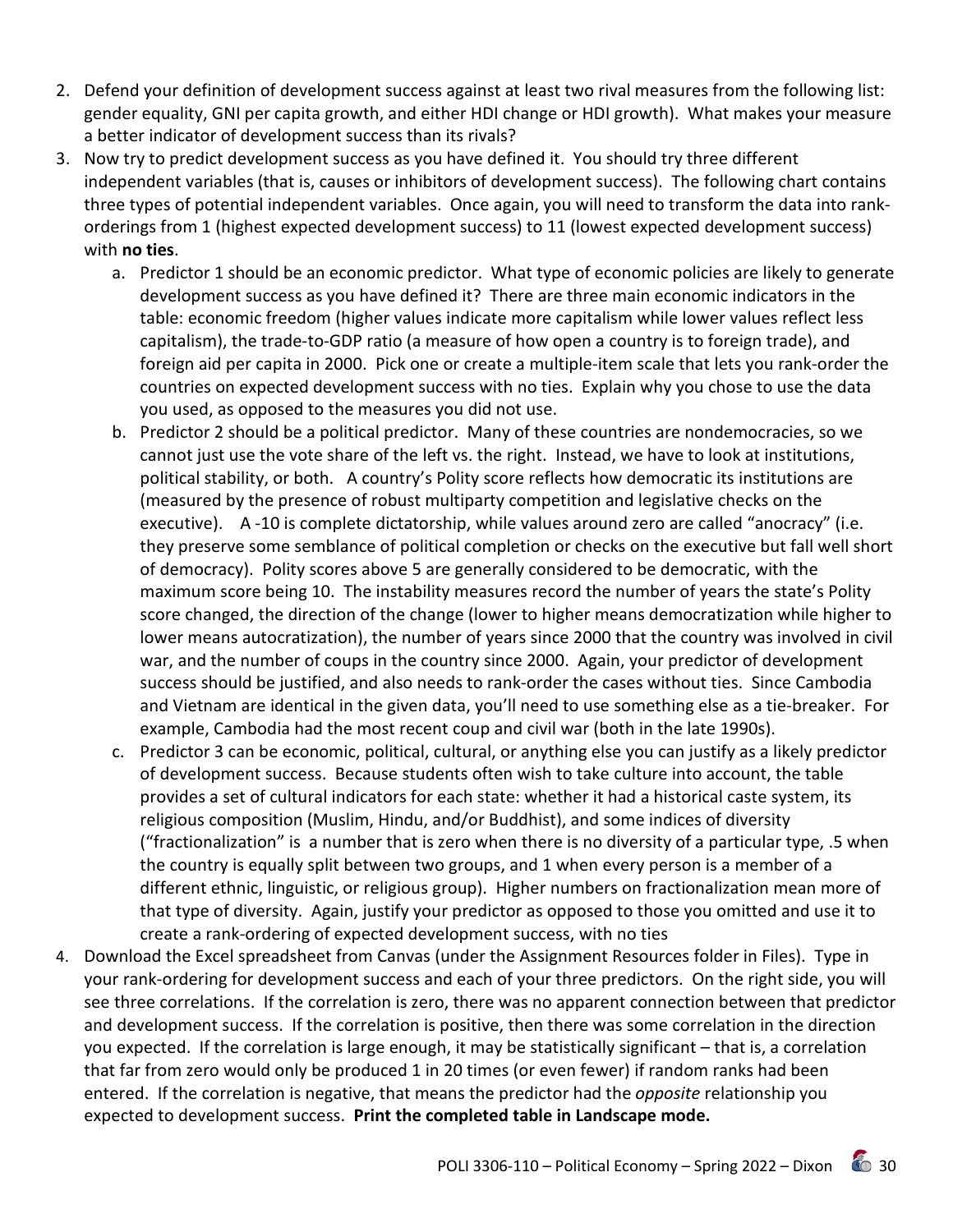|               | Economic Indicators |          |         |          | <b>Political Indicators</b> |                |                   |              |       | <b>Cultural Indicators</b> |                  |                |                |              |        |        |        |
|---------------|---------------------|----------|---------|----------|-----------------------------|----------------|-------------------|--------------|-------|----------------------------|------------------|----------------|----------------|--------------|--------|--------|--------|
| State         | Mean                | Econ     | Trade   | Trade    | Foreign                     | Mean           | Change            | Regime       | Civil | Coups                      | Caste            | <b>Mus</b>     | Hin            | <b>Bud</b>   | Ethnic | Ling.  | Relig. |
|               | Econ                | Freedom  | as % of | as % of  | Aid Per                     | Polity         | Polity            | Instability  | War   | 2000-                      | System           | %              | %              | %            | Fract. | Fract. | Fract. |
|               | Freedom             | Change:  | GDP     | GDP      | Capita                      | Score          | Score             | (# of        | Years | 2016                       | Enforced         |                |                |              |        |        |        |
|               | 2000-               | 2000-    | 2000    | $2017 -$ | 2000                        | 2000-          | from              | Changes in   | 2000- |                            | in Living        |                |                |              |        |        |        |
|               | 2016                | 2001 vs. |         | 2018     |                             | 2016           | 2000 to           | Polity       | 2016  |                            | Memory           |                |                |              |        |        |        |
|               |                     | 2015-    |         |          |                             |                | 2016              | Scores)      |       |                            |                  |                |                |              |        |        |        |
|               |                     | 2016     |         |          |                             |                |                   | 2000-2016    |       |                            |                  |                |                |              |        |        |        |
| Pakistan      | 56                  | $\Omega$ | 28%     | 29%      | 5                           |                | $-6$ to $7$       | 6            | 13    | 0                          | Yes              | 95             |                | 0            | .71    | .72    | .38    |
| India         | 53                  | $+8$     | 27%     | 43%      | 2                           | 9              | None              | $\mathbf{1}$ | 6     | 0                          | Yes              | 12             | 74             | 0            | .42    | .81    | .33    |
| Bangladesh    | 51                  | $+4$     | 29%     | 38%      | 9                           | 3              | 6 to 1            | 5            | 0     | 1                          | Yes <sup>1</sup> | 87             | 11             | $\mathbf{1}$ | .05    | .09    | .21    |
| Sri Lanka     | 60                  | -6       | 89%     | 53%      | 15                          | 5              | 5 to $6^2$        | 7            | 6     | $\Omega$                   | Yes              | 9              | 11             | 68           | .42    | .46    | .49    |
| Myanmar       | 42                  | $+1$     | 1%      | 48%      | $\overline{2}$              | $-5$           | $-7$ to $8$       | 4            |       | $\Omega$                   | <b>No</b>        | $\overline{2}$ | $\overline{2}$ | 73           | .51    | .51    | .20    |
| Thailand      | 64                  | $-5$     | 121%    | 123%     | 11                          | 4              | $9$ to $-3$       | 6            | 0     | $\overline{2}$             | <b>No</b>        | 9              | $\Omega$       | 83           | .63    | .63    | .10    |
| Nepal         | 52                  | $\Omega$ | 56%     | 55%      | 16                          | 3              | None <sup>3</sup> | 4            | 6     | 1                          | Yes              | 4              | 72             | 9            | .66    | .72    | .14    |
| <b>Bhutan</b> | $57^{5}$            | $+1$     | 78%     | 79%      | 94                          | $-2$           | $-10$ to 5        | 3            | 0     | 0                          | Yes <sup>4</sup> | 1              | 17             | 77           | .61    | .61    | .38    |
| Cambodia      | 58                  | $-2$     | 111%    | 125%     | 32                          | $\overline{2}$ | None              | 1            | 0     | 0                          | <b>No</b>        | 2              | $\Omega$       | 86           | .21    | .21    | .10    |
| Laos          | 46                  | $+15$    | 69%     | 79%      | 53                          | $-7$           | None              | 0            | 0     | 0                          | <b>No</b>        | 0              | $\Omega$       | 43           | .51    | .64    | .55    |
| Vietnam       | 49                  | $+9$     | 111%    | 208%     | 22                          | $-7$           | None              | $\mathbf 0$  | 0     | 0                          | No               | 1              | $\Omega$       | 49           | .24    | .24    | .51    |

 $1$  The caste system in Bangladesh is unique because about 80% of the population is believed to descend from "untouchables."

Consequently, caste rules have been extremely loose since independence was achieved in 1971.

 $2$  Sri Lanka dropped to a 3 for four years in the middle of this period.

 $3$  Nepal moved from 6 to -6 for a few years but then returned to a 6.

<sup>4</sup> The caste system in Bhutan affected only the southern part of the kingdom and was outlawed in the 1960s.

<sup>5</sup> Data on economic freedom partially unavailable for Bhutan (2000-2008), so data from 2009-2016 used.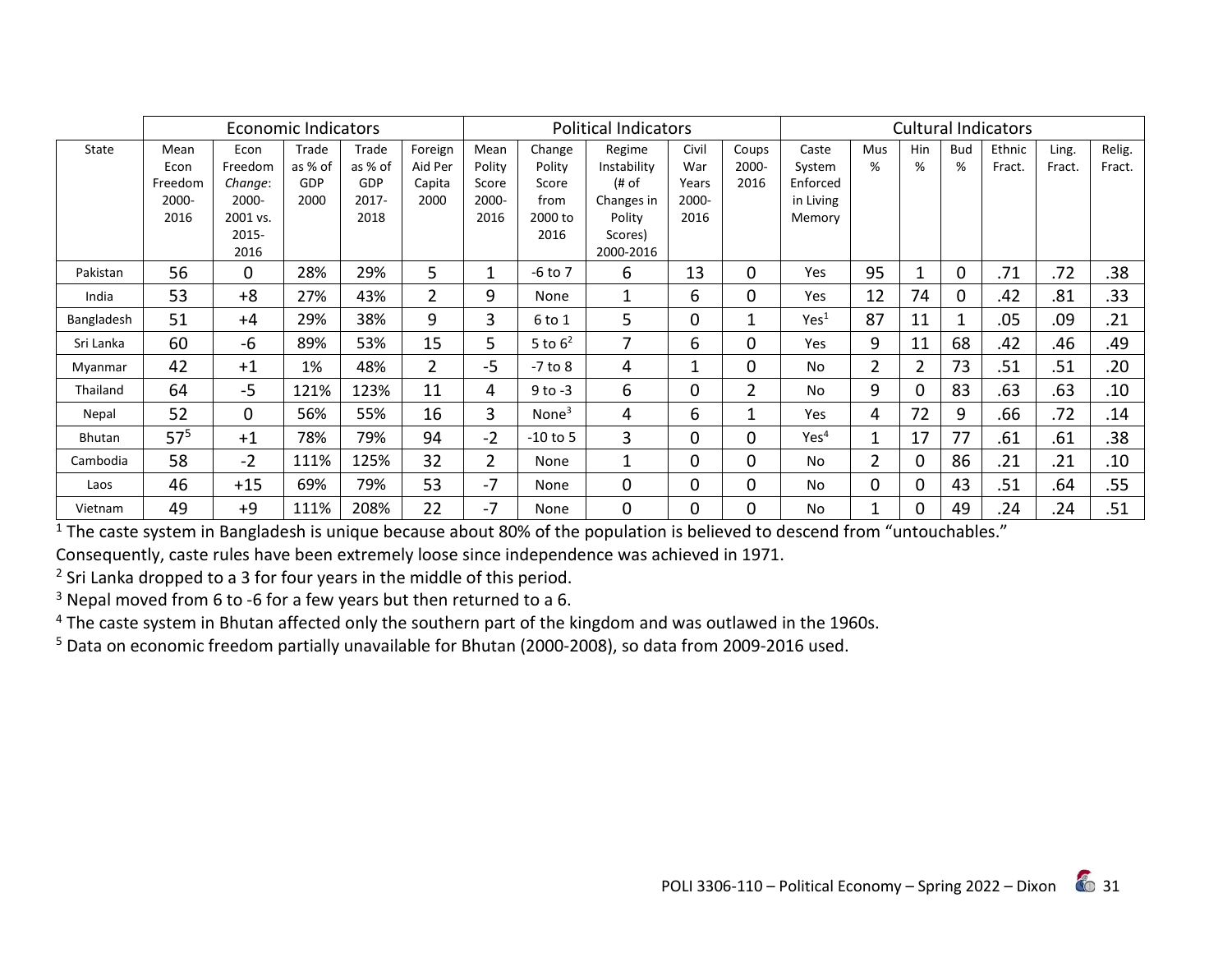5. Write up a paragraph evaluating the usefulness of each of your predictors for predicting development success. If a correlation is statistically significant even with a sample of only 11 countries, it is probably pretty powerful as a predictor. If it is not statistically significant, it may still be a somewhat weaker predictor of development success. Pay particular attention to any negative correlations, since these suggest you were headed in the wrong direction on a given predictor. Finalize the paper by indicating whether modernization theory, dependency theory, and/or selectorate theory are supported by your results. If they aren't, provide some ideas about what they are missing that could help predict future development success. **Attach your printed table for support.**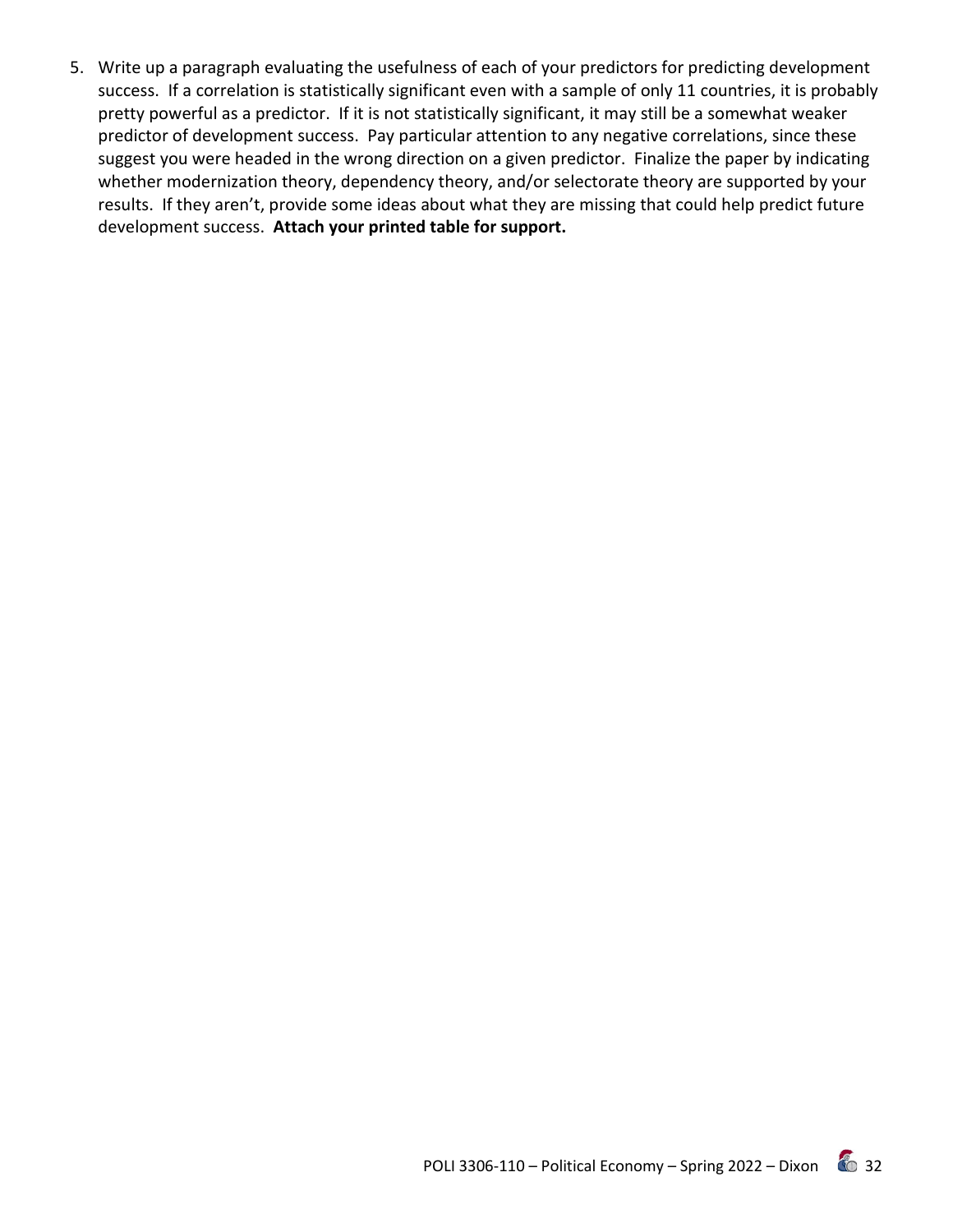## POLI 3306 Assignment 6: Measuring Globalization

The goal of this assignment is to have you visualize and understand globalization as a contested concept and a dynamic process that varies across time (years) and space (geography). There are two secondary goals: to reinforce the importance of measurement in social science and to determine the effects that the Great Recession of 2008-2010 had on globalization around the world. This will help you better analyze and compare the theories behind the supposed drivers of globalization covered in class.

Directions: Attach your typed responses to each prompt to this page and hand both in together.

- 1. Provide a single definition of globalization and defend it as being more important than other types of globalization defined in class.
- 2. Using your definition, how could the relative degree of globalization associated with a given state be measured?
	- a. You may wish to include one or more of the various measures published by the World Bank (e.g. the World Development Indicators), some component(s) of the KOF Index of Globalization or MGI's Connectedness Index, the International Monetary Fund, the World Trade Organization, etc. Wolfram Alpha is another handy source of data, although you should check the original source it pulled the data from. The data needs to be in the form of numbers that change over time by state.
	- b. Your measure should not just be an indicator of absolute state size (e.g. population, GDP, trade volume, raw numbers of migrants or tourists, etc) but rather of the *relative* degree of globalization in different states (some statistic per capita, some statistic as a % of GDP, etc). Similarly, if you're measuring the value of something, try to use constant (i.e. inflationadjusted) US dollars as a metric (though that may not be possible for all measures).
	- c. Be sure to cite the source for your measure (where you got the idea and/or definition from) and data.
- 3. Show how your measure captures the core of the concept that your definition encompasses.
- 4. Using your measure of globalization, show how globalization varies across space and time by filling in the chart below using your data source and then using the chart on the next page to draw a line graph of the average level of globalization among these states (or optionally, the entire world instead) over time. Be sure to label the vertical axis of the chart with appropriate numbers. If you'd prefer to just make a line graph in Excel, that's fine.

| <b>State</b>         | 2000 | 2005 | 2010 | 2015 | 2020 or most recent<br>available |
|----------------------|------|------|------|------|----------------------------------|
| China                |      |      |      |      |                                  |
| India                |      |      |      |      |                                  |
| Japan                |      |      |      |      |                                  |
| Russia               |      |      |      |      |                                  |
| <b>United States</b> |      |      |      |      |                                  |
| Average or World     |      |      |      |      |                                  |
| (circle one)         |      |      |      |      |                                  |